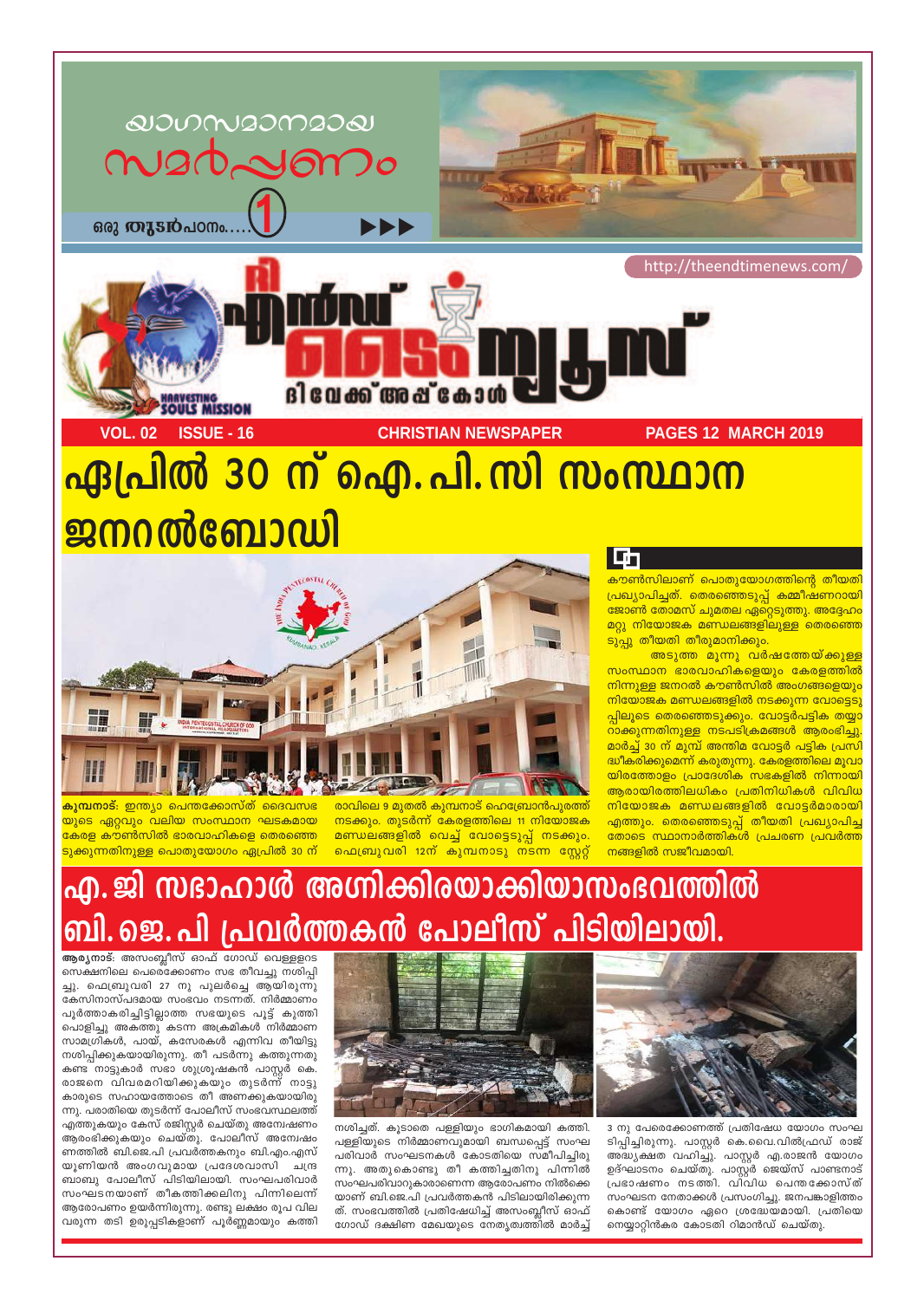



## EDITORIAL BOARD

#### **CHIEF EDITOR Baiju Yacob Edavila**

**SUB EDITOR Manuel Joseph Daniel Jacob**

#### **EDITORS**

**Pastor A Anilkumar Rev. Joseph chacko Sis.Sherly**

**MANAGER Bovas Sreekaryam**

#### **CO-ORDINATORS**

**John Francis (Dallas) Syam Sis.Saritha Sis.Simi Sis.Lesley Yacob**

#### **REPORTERS**

**Miniesh Kumar(Baharin) Pastor Stephen (Andrapradesh)**

#### **ADVISORY BOARD**

**Pastor Shibu Thomas USA Pastor Asokan Eranakulam M.Jacob Thiruvananthapuram**

**VRA-402,Vikasnagar Sreekariyam p.o. Thiruvanthapuram.695017 Kerala 9526650511**

# 14 ezzont 2006 mg/2010 tlm°n≥kv

<mark>പു</mark>തിയ പുതിയ മരുന്നുകൾ വിപണിയിൽ വരുന്നെങ്കിലും അതിനേക്കാൾ അപകടകാരികളായ പുതിയ രോഗങ്ങളും മനുഷ്യനെ വേട്ടയാടപ്പെട്ടുകൊണ്ടിരിക്കുന്നു. അതായത് ഈ ഭൂതലം മനുഷ്യവാ സത്തിന് അനുയോജ്യമല്ലാത്ത അവസ്ഥ. ഈ അവസ്ഥയെ ശാസ്ത്ര <u>ലോകം ഭീതിയോടെയാണ് നോക്കിക്കാണുന്നത്, ആദരണീയനായ</u> ശാസ്ത്രജ്ഞൻ സ്റ്റീഫൻ ഹോക്കിൻസ് 2006 ജൂൺ 13−ാം തീയതി പറ ണ്തതും 14–ാം തീയതി അസ്സോസിയേറ്റഡ് പ്രസ് മുഴുലോകത്തെയും  $\alpha$ ിളിച്ചറിയിച്ചതുമായ സംഭ്രമജനകമായ വാർത്ത ഇതായിരുന്നു. "Life on earth is at the increasingrisk of being wiped out by a disaster such as sudden globsl warning unclear war, genetically engineered virus or other dangers, we have not yet thought off"  $\overline{p}$ (ഭൂമിയിലെ മനുഷ്യജീവിതം മുമ്പത്തെക്കാളുപരി അപകടത്തിലായിരി ക്കുന്നു. ആഗോള താപന വർദ്ധനയോ, ആണവയുദ്ധത്താലോ, പുതു തായി രൂപപ്പെടുന്ന വൈറസുകളാലോ നാം ഇതുവരെ ചിന്തിച്ചിട്ടി ല്ലാത്ത മറ്റേതെങ്കിലും ദുരന്തത്താലോ ഭൂമി തുടച്ചു നീക്കപ്പെടും)(The post tribune, 14th june 2006).

ഇത്തരത്തിൽ വർദ്ധിച്ചുകൊണ്ടിരിക്കുന്ന പ്രതിഭാസങ്ങളിൽ

 $\Omega$ നിന്ന് ലോകത്തെ രക്ഷിപ്പാൻ ആർക്ക് കഴിയും? യേശുക്രിസ്തുവിന്റെ രണ്ടാം വരവിന് മാത്രമെ ഇതിന് പരിഹാരം ഉണ്ടാകുകയുള്ളൂ. ഇതൊക്കെ  $\overline{\phantom{\mathbf{0}}\mathbf{0}}$ തന്നെ അതിന് മുന്നോടിയും.

> *പൈജു യാക്കോബ് ഇടവിള*





#### **Disclaimer**

The views expressed in this online newspaper are those of the authors and do not necessarily reflect the position of HSM End Time News. The online newspaper will not bear any responsibility whatsoever for them. The images used in the newspaper have been downloaded from the Internet and we acknowledge that the copyright of those images remain with the original owners. HSM End Time News does not claim any copyright for them and does not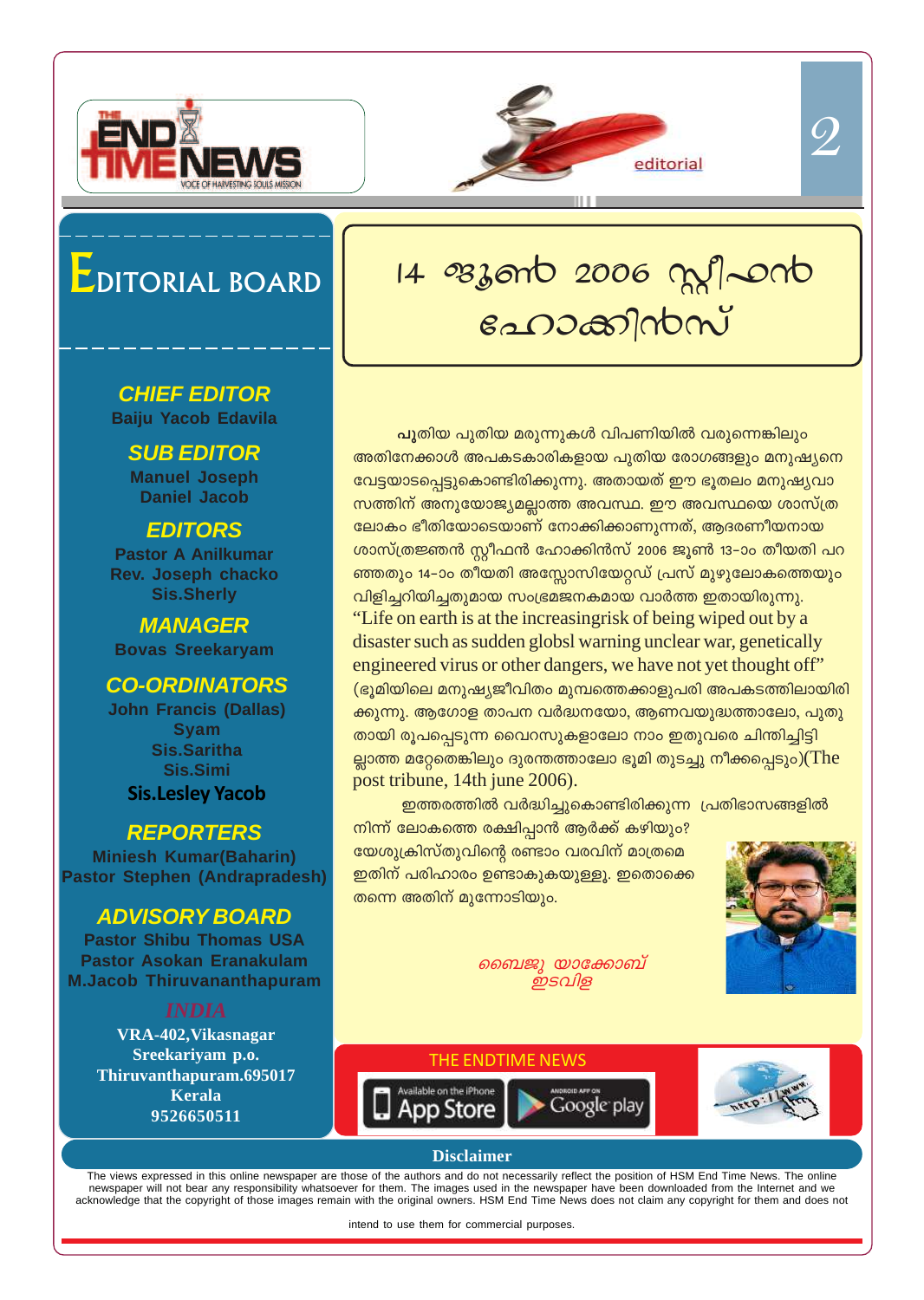



# DDDD DD TU കാലഘട്ടത്തിന്റെ അനിവാര്യത.

 $g$ **A** $g$ 

#### ബൈബിൾ സമ്പൂർണ്ണമായി വായിക്കു

ക, ധ്യാനിക്കുക, അതിന്റെ നിയോഗപ്രകാരം പ്രാർത്ഥിക്കുക, അതിന്റെ ആജ്ഞകൾ പ്രായോഗികമാക്കുക, അതിലെ സത്യങ്ങൾ പ്രചാരത്തിലാക്കുക. ഇതാണ് ഓതോ വിശ്വാ സിയിൽ നിന്ന് ദൈവം പ്രതീക്ഷിക്കുന്നത്. ദൈവം സ്വയം വെളിപ്പെടുത്തിയിരിക്കുന്നത് ബൈബിളിലൂടെയാണ്; ദൈവത്തെക്കുറിച്ച് നാം അറിയേണ്ടതിന്റെയെല്ലാം വഴികാട്ടിയുമാ ണിത്.

ജോൺ വെസ്ലി പറഞ്ഞു…….ഞാൻ ഒരു കാര്യം അറിയാൻ ആഗ്രഹിക്കുന്നു, സ്വർഗത്തി ലേക്കുള്ള വഴി ആ ശോഭന തീരത്ത് എങ്ങനെ യാണ് സുരക്ഷിതനായി എത്തിച്ചേരുന്നത്! അതിനുള്ള മാർഗം ഉപദേശിക്കുന്നതിനായി ദൈവം തന്നെ അവതീർണ്ണനാകുവാൻ നിശ്ച യിക്കുകയായിരുന്നു. ഈ ഒരു ലക്ഷ്യ സാക്ഷാത്കാരത്തിനായി അവൻ സ്വർഗത്തിൽ നിന്നും അവരോഹണം ചെയ്യുകയായിരുന്നു. ഹാ!ആ ഗ്രന്ഥം എനിക്ക് തരിക!എത്രമാത്രം വിലയുള്ളതാണെങ്കിലും ദൈവത്തിന്റെ പുസ്തകം എനിക്ക് വേണം. എന്തുകൊ ണ്ടാണ് ബൈബിൾ പരമമായ സത്യഗ്രന്ഥ

മെന്ന് പറയുന്നത്? ഈ പുസ്തകത്തിലെ തന്നെ തെളിവുകളും ബാഹ്യമായ സ്ഥിരീകര ണങ്ങളും ഏതൊരു സത്യാന്വേഷിയെയും ബോധ്യപ്പെടുത്തുവാൻ പര്യാപ്തമാണ്. ഒന്ന്, ബൈബിൾ ദൈവാത്മാനിവേശിതമാണ്.

 $\mathcal{S}$ 

വിശുദ്ധലിഖിതങ്ങളെല്ലാം ദൈവശ്വാ സീയമാകയാൽ ദൈവത്തിന്റെ നമുഷ്യൻ എല്ലാ സൽപ്രവർത്തികളിലും തികഞ്ഞവനാ കേണ്ടതിന് ഉപദേശത്തിനും ശാസനത്തിനും തെറ്റു തിരുത്തലിനും നീതിയുടെ പരിശീലന ത്തിനും ഉപകരിക്കുന്നു(2തിമോ3:15,16) വിശുദ്ധ ലിഖിതങ്ങളിലെ പ്രവചനങ്ങളൊന്നും ഒരാൾക്ക് സ്വയം വ്യാഖ്യാനിക്കാനുള്ള കാര്യമ ല്ലെന്ന് നിങ്ങൾ ആദ്യമെ മനസ്സിലാക്കണം. മാനുഷിക പ്രചോദനത്തിൽ നിന്നും ഉണ്ടായ തല്ല ഒരു പ്രവചനവും. പരിശുദ്ധാത്മാവിനാൽ പ്രചോദിതരായ മനുഷ്യർ ദൈവത്തിൽ നിന്നും സംസാരിക്കുന്നതാണ് പ്രവച നം(2പത്രോസ്1:20,21)

ദൈവം ഇപ്രകാരം അരുളിചെ യ്യുന്നു..... ദൈവം കൽപ്പിക്കുന്നു....ദൈവ

#### **M'220<sup>1</sup> 04Rolesioo**

 $\boldsymbol{\Theta}$   $\boldsymbol{\Theta}$   $\boldsymbol{\Theta}$ വവചനത്തോട് ആധുനിക തലമുറയിൽപ്പെട്ടവർ കാണിക്കുന്ന വിപ്രതി

പത്തി; അതിന്റെ ഫലമായി ആധുനിക മനു ഷ്യനു സംഭവിക്കുന്ന അപചയം– ഇതാണ് ഇന്നിന്റെ ആത്മീയാധ:പതനത്തിന്റെ നിദാനം. ബൈബിൾ വായനയിലും അതിന്റെ

ആവിഷ്കരണത്തിലും ഉണ്ടായ പരാജയം തല മുറകളിൽ ബാധിച്ച ആത്മീയ മരവിപ്പിന്റെ പ്രതിഫലനമാണ് ഇപ്പോൾ നടന്നുകൊണ്ടിരി ക്കുന്നത്. വാർത്താ വിനിമയ പ്രക്ഷേപണ ത്തിലും ന്യൂതനമായ രചനാസങ്കേതങ്ങളിലും ചരിത്രാവലോകനത്തിലും അടിസ്ഥാനപരമായി മാറ്റത്തിന്റെ മാറ്റൊലികൾ പ്രകടമാണ്. അതി നാൽ ബൈബിൾ ഏറ്റവും പ്രധാനപ്പെട്ടതായി രിക്കുന്നതെന്തു കൊണ്ടെന്ന് നമുക്ക് വിലയിരു ത്താം

സ്മിത്ത് വിഗ്ഗിൻസ്വർത്തു പറഞ്ഞു: ദൈവവചനം ഉദ്ഭവത്തിൽ പ്രകൃത്യാതീതവും, കാലദൈർഘ്യത്തിൽ അനശ്വരവും, വീര്യ ത്തിൽ അവാച്യവും, ലക്ഷ്യത്തിൽ അപരിമേയ വും, ശക്തിയിൽ പ്രത്യുൽപന്ന പരവും, ആധി കാരികതയിൽ അപ്രമാദിത്വവും, പ്രയോഗ ത്തിൽ സാർവ്വത്രികവും, സമ്പൂർണ്ണമായി ദൈവാത്മാശ്വാസീയവുമാണ്.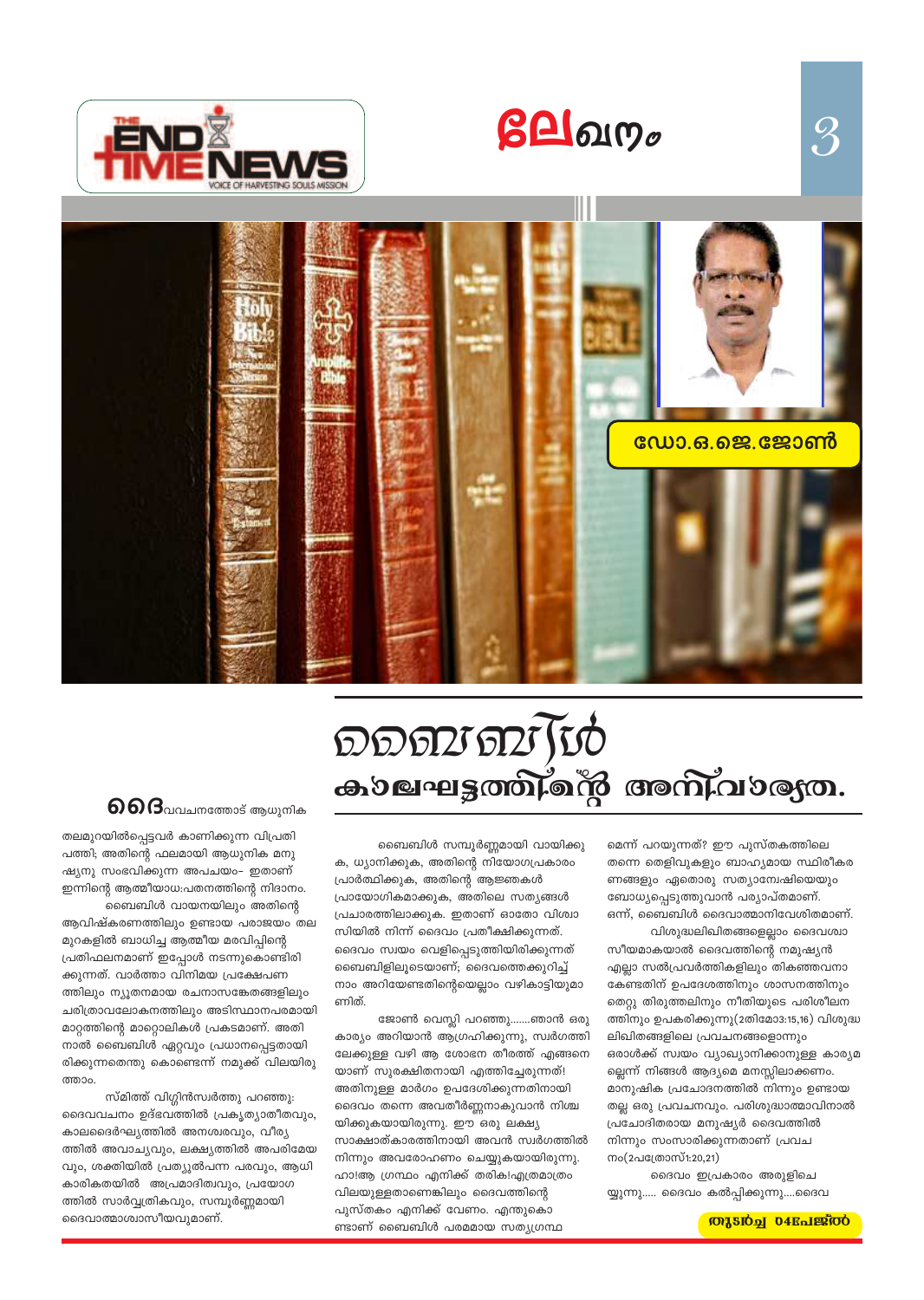

#### തമിഴ്നാട്ടിൽ ലോക്സദാ തിര ഞ്ഞെടുപ്പ് പെസഹാ വ്യാഴ ത്തിന് ; തിയതി മാറ്റണമെന്ന് **@**2] ഴ്നാട് ബി*ഷ*പ്പ് കൗൺസിൽ

തമിഴ്നാട്ടിൽ തിരഞ്ഞെടുപ്പ് പ്രഖ്യാപിച്ചിരിക്കു ന്നത് ഏപ്രിൽ 18 നാണ് അന്ന് ക്രിസ്തീയ വിശ്വാ സപ്രകാരമുള്ള പെസഹാവ്യാഴവും ആണ്. ആ ദിവസം ക്രിസ്തൃൻ സമൂഹത്തിന് വോട്ട് ചെയ്യാൻ എത്തുന്നതിന് ബുദ്ധിമുട്ടാകും. അതി നാൽ തിയതി മാറ്റണമെന്നാവശ്യപ്പെട്ട് തമിഴ്നാട് ബിഷപ്പ് കഔൺസിൽ സംസ്ഥാന തെരഞ്ഞെ ടുപ്പ് കമ്മീഷണർക്ക് കത്തയച്ചു. പെസഹായ്ക്ക് വോട്ടെടുപ്പ് വെച്ചാൽ തെരഞ്ഞെടുപ്പു ജോലി യിലുള്ള ക്രിസ്തൃൻ വിശ്വാസികൾക്ക് മതപര മായ ചടങ്ങുകൾക്ക് പങ്കെടുക്കാൻ ബുദ്ധിമുട്ടാ കും. അതുകൊണ്ട് തമിഴ്നാട്ടിലും, പുതുച്ചേരി യിലും തെരഞ്ഞെടുപ്പ് തിയതി മാറ്റുവാൻ റവ. ഫാ.ഡോ. ആന്റണി പാപ്പുസ്വാമിയാണ് കത്തയ ച്ചത്. എന്നാൽ തിരഞ്ഞെടുപ്പ് കമ്മീഷണർ മറു പടി നൽകിയിട്ടില്ല.

#### <u>03–ാം പേജ് തുടർച്ച</u>

ത്തിന്റെ അരുളപ്പാട് ഇത്യാദി പ്രഖ്യാപനങ്ങൾ ലോകത്തിലെ ഇതര ഗ്രന്ഥങ്ങളിൽ കാണാനാ വില്ല. എന്നാൽ ഇത്തരത്തിലുള്ള പ്രസ്താവന കൾ 3125 പ്രാവശ്യം ബൈബിളിലുണ്ട്. ഇത് ബൈബിളിന്റെ അപ്രമാദിത്വത്തിനും ആധികാ രികതയ്ക്കും നിദാനമാണ്. യുക്തി അടിസ്ഥാ നമാക്കിയ വാദഗതിയിൽ നിന്ന് ഒരു കാര്യം നിശ്ചയിക്കുവാനാകില്ല. എന്നാൽ, ദൈവം ഒരു കാര്യം ശരിയാണെന്ന് പ്രഖ്യാപിച്ചാൽ അതു ശരി തന്നെയാണ് മാർട്ടിൻ ലൂഥർ പറഞ്ഞിട്ടു ള്ളത് സമുചിതം തന്നെ. മനുഷ്യ നിർമ്മിതി യാണ് ബൈബിലെന്ന് അനേകരും ആക്ഷേപി ക്കുപകയുണ്ടായി. എന്നാൽ ഇതിന്റെ 24000 കയ്യെഴുത്തു പ്രതികൾ തലമുറകളായി മാറ്റമി ല്ലാതെ തുടരുകയാണെന്നുള്ളത് എത്ര അത്ഭുതം! ഇത്രമാത്രം വിപുലമായ ആധികാ രിക രേഖകൾ മറ്റൊരു ഗ്രന്ഥത്തിനും അവകാ ശപ്പെടാനില്ല. ഹോമറിന്റെ ഇലിയഡ് മാത്ര മാണ് ഇതിനോട് അടുത്തു നിൽക്കുന്ന പുസ്തകം. പക്ഷേ അതിന്റെ കയ്യെഴുത്തു പ്രതികൾ 643 മാത്രം. ബ്രിട്ടീഷ് മ്യൂസിയം ഡയ റക്ടർ സർ ഫ്രഡറിക് കെൻയോൻ പറഞ്ഞു. തിരുവെഴുത്തുകൾ എഴുതപ്പെട്ട സ്ഥിതിയിൽ തന്നെ നമ്മുടെ കൈകളിലേക്ക് വന്നിട്ടുണ്ടോ എന്നത് സംബന്ധിച്ച് നിലനിന്നിരുന്ന സംശയ ത്തിന്റെ അവസാനത്തെ അടിസ്ഥാനം പോലും നിഷ്പ്രഭമായിപ്പോയി. പുതിയനിയമ ത്തിന്റെ ആധികാരികതയോടൊപ്പം അതിന്റെ സമഗ്രതയും ഇപ്പോൾ ശക്തമായി സ്ഥിരികരി ക്കപ്പെട്ടതായി കണക്കാക്കാവുന്നതാണ്. തുടരും.....

 $206$  mp  $60$ 

## വനിതകൾക്ക് പ്രാതിനിധ്വം നൽകിക്കൊണ്ട് പെന്ത ക്കോസ്തൽ യുത്ത് കോൺഫ്രൻസ് പിവൈസിഡി

ഡാളസിലെ 39 സഭകളുടെ കൂട്ടായ്മയായ പിവൈസിഡിയുടെ 37 മത് ഭരണസമിതി തിരഞ്ഞെടുക്ക പ്പെട്ടു. യു എസ് പെന്തക്കോസ്തൽ ചർച്ചിന്റെ പാസ്റ്റർ റോയ് മാത്യൂ (പ്രസിഡന്റ്) ടൈറ്റസ് തോമസ് (കോ ഓർഡിനേറ്റർ) ബ്ലസ്സൻ അലക്സാണ്ടർ (ട്രഷറർ) ഫ്ളോസി ജോൺസൺ (അസോസിയേറ്റ് കോ ഓർഡിനേറ്റർ) സിൽവിയ സജു (മീഡിയ കോഓർഡിനേറ്റർ) സാം തോമസ് (മ്യൂസിക് കോഓർഡിനേറ്റർ) ജെറി ചിറമേൽ (സ്പോർട്സ് കോഓർഡിനേറ്റർ) അനീഷ് മാത്യൂ (ഓഡിറ്റർ) അലിസൺ ജോർജ്ജ്, ജെസി തോമസ്, പാസ്റ്റർ ജോൺ എബ്രഹാം, പാസ്റ്റർ സാലു ദാനിയേൽ, തോമസ് മാമൻ, റോണി വർഗീസ് (ബോർഡ് അംഗങ്ങൾ) സ്ത്രീകൾക്ക് പ്രാതിനിധ്യം നൽകികോ ണ്ടുള്ള പുതിയ സമിതി ചുമതലയേറ്റ് പ്രവർത്തനം ആരംഭിച്ചു.

## ആക്ട് നടപ്പാക്കാൻ ആലോചന <u>ு (ரெ</u> യില്ല : മുഖ്വമന്ത്രി

താണ് ചർച്ച് ആക്ട്. അന്ന് അത് പരിശോധിച്ച ഇടതുമുന്നണി നട പ്പിലാക്കേണ്ടതില്ലെന്ന് തീരുമാനി ച്ചതാണ്. ഇപ്പോഴും ചർച്ച് ആക്ട് നടപ്പാക്കുന്നതു സംബന്ധിച്ച് ഇട തുമുന്നണിയോ, സർക്കാരോ ആലോ ചിച്ചിട്ടില്ല എന്നു ആദ്ദേഹം പറഞ്ഞു. ചർച്ച് ആക്ടിന്റെ പേരിൽ സർക്കാരി നെതിരേ തെറ്റിദ്ധാരണപരമായ പ്രചാരണങ്ങളാണ് നടക്കുന്നത്. മുഖ്യമന്ത്രിയുടെ നിലപാട് സ്വാഗ

 $\overline{\mathcal{A}}$ 



ചർച്ച് ആക്ട് നടപ്പാക്കാൻ സർക്കാർ ആലോ ചിച്ചിട്ടില്ലെന്ന് മുഖ്യമന്ത്രി പിണറായി വിജയൻ. കഴിഞ്ഞ ഇടതു സർക്കാറിന്റെ കാലത്ത് നിയമ പരിഷ്ക്കരണ കമ്മീഷൻ ചെയർമാനായിരുന്ന ജസ്റ്റീസ് വി ആർ കൃ.ഷ്ണയ്യർ തയ്യാറാക്കിയ

താർഹമാണെന്നും ക്രൈസ്തവ സമൂഹത്തിന്റെ ആശങ്കകൾ പരിഹരിക്കുന്നതിന് ഇത് ഉപകാര പ്രദമാണെന്നും കത്തോലിക്ക കോൺഗ്രസ് ഗ്ലോബൽ സമിതി പ്രസിഡന്റ് അഡ്വ. ബിജു പറ

യന്നിലം പറഞ്ഞു.

## ചൈനയിൽ ഇനി ജോലിയിൽ പ്രവേശിക്കും മുമ്പ് 'നോ ഫെയ്ത്ത് കമ്മിറ്റ്മെന്റ്' കരാറിൽ ഒപ്പു വെയ്ക്കണം.

രാജ്യത്ത് മതവിശ്വാസികൾ പെരുകുന്നത് തടയുന്നതിനായി പുതിയ തന്ത്രവുമായി ചൈനഭരണകൂ ടം. ഏതെങ്കിലും സ്ഥാപനത്തിൽ ജോലിയിൽ പ്രവേശിക്കും മുമ്പ് 'നോ ഫെയ്ത്ത് കമ്മിറ്റ്മെന്റ് കരാറിൽ ഒപ്പു വെയ്ക്കണം. ജോലി വേണമെങ്കിൽ വിശ<mark>്</mark>വാസം ഉപേക്ഷിക്കണം എന്ന നിലയിലേ യ്ക്കാണ് സർക്കാർ നടപടികൾ നീങ്ങുന്നതെന്ന് പുതിയ റിപ്പോർട്ടുകൾ.പ്രൈസ്തവ വിശ്വാസം വളരുന്നതിന് തടയിടുക എന്നതാണ് ലക്ഷ്യം. ദീർഘവർ.ഷങ്ങളായി ചെയ്തു വരുന്ന ജോലിപോലും ഇല്ലാതാവുമെന്നും, പിന്നീട ജോലിക്ക ബുദ്ധിമുട്ടുണ്ടാകുമെന്നും ഇത സംബന്ധിച്ച നിബന്ധനക ളിൽ പറയുന്നു. വിശ്വാസ വിരുദ്ധ പ്രവർത്തനങ്ങളുടെ ഭാഗമായി രാജ്യത്തെ ഒരു ഗ്രാമത്തിലെ കിന്റർഗാർട്ടനിലെ കുട്ടികൾ ദൈവനിന്ദാ കരാറിൽ ഒപ്പു വെയ്ക്കണമെന്ന വിവാദ തീരുമാനം വന്ന തിന് പിന്നാലെയാണ് പുതിയ നീക്കം.ജീവിതപ്രാരാബ്ധങ്ങൾ മുലം മതമില്ലാത്തവരായി ജീവിക്കു വാൻ പുതുതലമുറ തയ്യാറാകുമെന്നും ഭരണകൂടം കണക്കുകൂട്ടുന്നു. കൂടാതെ ക്രൈസ്തവരായ ഉദ്യാഗസ്ഥരെ മതിയായ കാരണങ്ങളില്ലാതെ ജോലിയിൽ നിന്നും പിരിച്ചുവിടുന്നതും പതിവായിരി ക്കുന്നു. ക്രൈസ്തവ ശുശ്രൂഷകരേയും, വിശ്വാസികളേയും തട്ടിക്കൊണ്ടുപോകുന്നതും തടങ്ക ലിൽ പാർപ്പിക്കുന്നതും സാധാരണമായി. എന്നിട്ടും ക്രൈസ്തവ വിശ്വാസികളുടെ എണ്ണം വര്ഡ ദ്ധിക്കുന്നതായാണ് കണക്ക്.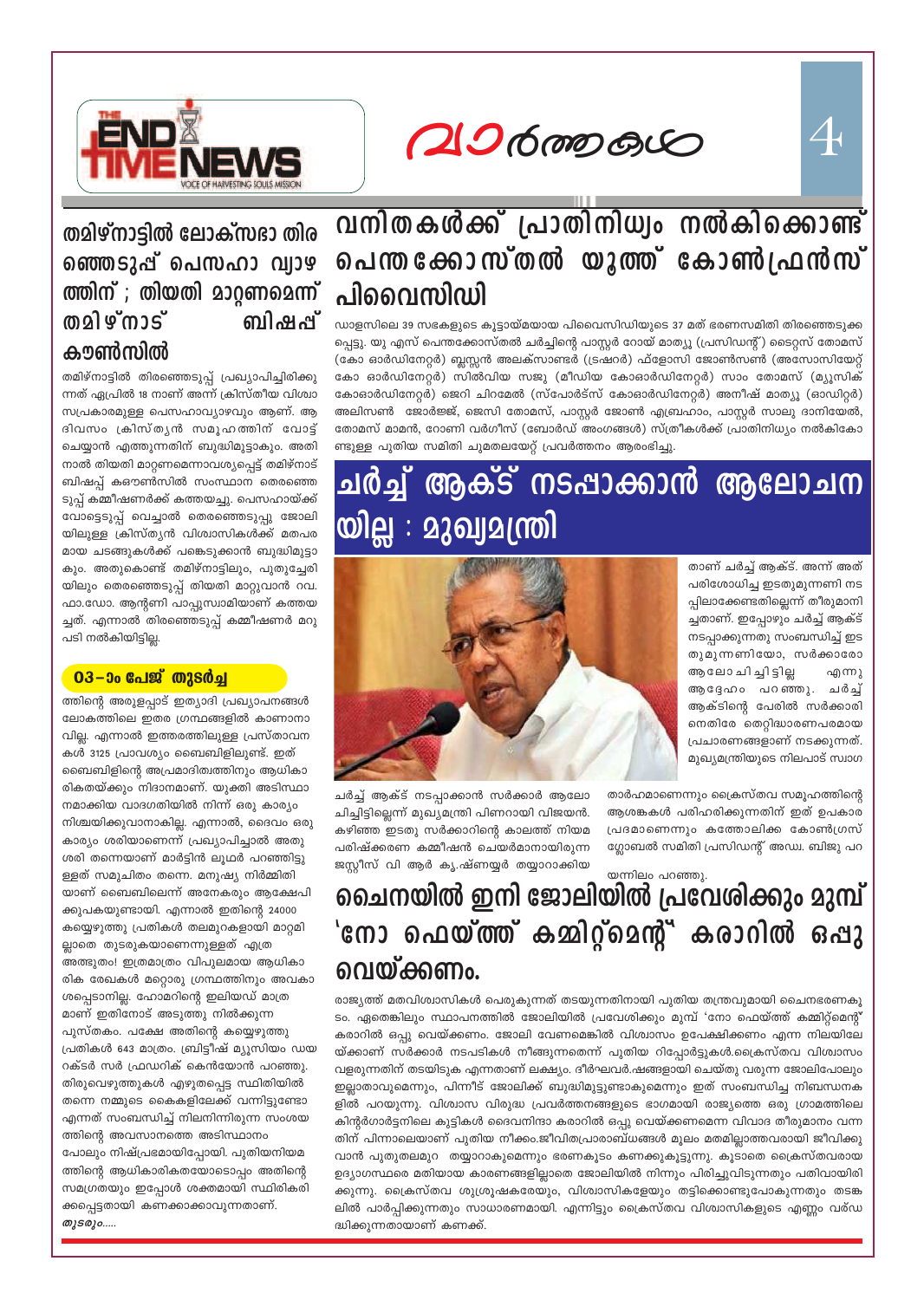20600000



ശാരോൺ കോൺഫ്രൻസ് ജുലൈ 11 മുതൽ 14 വരെ



 $\omega$ ാളസ്: നോർത്ത് അമേരിക്കൻ ശാരോൺ സഭ കളുടെ പതിനേഴാമത് ദേശീയ സമ്മേളനം ജൂലൈ11 മുതൽ 14 വരെ ഡാളസിനു സമീപ മുള്ള പ്ലേനോ ഗ്രാന്റ് സെന്ററിൽ നടക്കും. ഞങ്ങളോ ക്രൂശിക്കപ്പെട്ട ക്രിസ്തുവിനെ പ്രസം ഗിക്കുന്നു.(1കൊരിന്ത്യർ1 :23) എന്നതാണ് ഈ വർഷത്തെ ചിന്താവിഷയം. പാ.പ്രിൻസ് തോമസ് റാന്നി, പാ.സിസിൽ മാത്യു, പാ.ഇലായ് ബോണി ല്ല, സി.റാണി മാണി മായാലിൽ എന്നിവരാണ് പ്രധാന പ്രസംഗകർ. ഇവരെ കൂടാതെ ശാരോൺ സഭകളിലെ മറ്റു പാസ്റ്റർമാരും വിവിധ പട്ടണങ്ങ ളിൽ നിന്നും ഇന്ത്യയിൽ നിന്നും കടന്നുവരുന്ന വിശ്വാസ സമൂഹത്തെ സ്വീകരിക്കാൻ ഡാളസ് പട്ടണം ഒരുങ്ങുകയായി മികച്ച താമസ സൗകര്യവും ഭക്ഷണങ്ങളുമാണ് ഈ വർഷം തയ്യാറാക്കുന്നത്. പാസ്റ്റർ ജോസഫ് ടി ജോസ ഫിന്റെ നേതൃത്വത്തിൽ ഇവാ.ജെയ് ജോൺ, റോയി കുര്യൻ, ജെഫ് വർഗീസ്, ബെഞ്ചമിൻ ജോസഫ്, ലീറോയ് സജി , പാ.വിത്സൺ ജോർജ്ജ്, മെർലിൻ ഡാനിയേൽ എന്നിവർ ഈ വർഷത്തെ യോഗങ്ങൾക്ക് നേതൃത്വം നൽകു

#### സായാഹ്ന തിയോളജിക്കൽ കൗൺസി ലിംഗ് കോഴ്സ് പുതിയ ബാച്ച് ആരംഭി ക്കുന്നു.

കോട്ടയം മനോരമയ്ക്ക് സമീപം ശാലോം കൗൺസിലിംഗ് & തിയോളജിക്കൽ സെന്ററിൽ ആസ്ക് കൗൺസിലിങ്ങ് ആന്റ് ട്രെയിനിംഗ് സെന്റ റിന്റെ സഹകരണത്തോടെ നടത്തുന്ന സായാഹ്ന തിയോളജിക്കൽ ഡിപ്ലോമ കോഴ്സിന്റെ 23 മത് ബാച്ച് മാർച്ച് 7 ന് ആരംഭിക്കും. ക്രിസ്തീയ ശുശ്രൂ ഷകർ, അധ്യാപകർ, ആതുരസേവകർ, പ്രൊഫ ഷണൽസ്, ജോലിയിൽ നിന്നു വിരമിച്ചവർ, വീട്ട മ്മമാർ തുടങ്ങിയവർക്ക് പങ്കെടുക്കാം. വിശദ വിവ രങ്ങൾക്ക് : 9349503660



ഒക്കലഹോമയിൽ മാർച്ച് 31 ന് ഐപിസി കുടുംബ സംഗമവും സംഗീതവിരുന്നും



നൽകും.

സന്ദർശിക്കുക.

കോൺഫ്രൻസിന്റെ ഇതുവരെയുള്ള പ്രവർത്ത

നത്തെക്കുറിച്ച് ദേശീയ ഭാരവാഹികൾ സംസാ

രിക്കും.എല്ലാ വ്യാഴാഴ്ചയും 9 തൊട്ട് 10 വരെ

പ്രത്യേക പ്രാർത്ഥനയ്ക്കായി വേർതിരിച്ചിട്ടുണ്ട്.

വിശദ വിവരങ്ങൾക്കും രജിസ്ട്രേഷനും

www.ipcfamilyconference.org ഈ വെബ്സൈറ്റ്

ഫ്ളോറിഡയിലെ ഓർലന്റോ സിറ്റിയിൽ 2019 ജൂലൈ 25 മുതൽ 28 വരെ നടത്തപ്പെടുന്ന 17 മത് നോർത്ത് അമേരിക്കൻ ഐപിസി കൂടുംബ സംഗമത്തിന്റെ പ്രമോഷണൽ യോഗവും സംഗീത ശുശ്രൂഷയും മാർച്ച് 31 വൈകിട്ട് 5.30 ന് ഒക്കലഹോമ ഫസ്റ്റ് ഐപിസി സഭയിൽ വെച്ച് നടത്തപ്പെടുന്നു. പാസ്റ്റർ ഷിബു തോമസ് ദൈവ വചനം പ്രസംഗിക്കും. ഒക്കലഹോമ സിറ്റി ക്വയർ സംഗീത ശുശ്രൂഷയ്ക്ക് നേതൃത്വം

#### m ഇ എം പുതിയ ഭാരവാഹികളെ തിരഞ്ഞെടുത്തു.

ശാരോൺ ഫെലോഷിപ്പ് ചർച്ചിന്റെ പുത്രികാ സംഘടനയായ ക്രിസ്റ്റ്യൻ ഇവാഞ്ചലിക്കൽ മൂവ്മെന്റ് 2019–2021 വർഷത്തേയ്ക്കുള്ള ജനറൽ എക്സിക്യൂട്ടീവ് ഭാരവാഹികളെ തിരഞ്ഞെടുത്തു. പാസ്റ്റർ സോവി മാത്യൂ (ജനറൽ പ്രസിഡന്റ്) പാസ്റ്റർ രാജീവ് ജി (സീനിയർ വൈസ് പ്രസിഡന്റ്) പാസ്റ്റർ ബിനു എബ്രഹാം (ജൂനിയർ വൈസ് പ്രസിഡന്റ്) പാസ്റ്റർ ജോമോൻ ജോസഫ് (ജനറൽ സെക്രട്ട റി) ഇവാ. എബി ബേബി (ട്രഷറാർ) അജിത് ജോർജ്ജ് (അസ്സോ. സെക്രട്ടറി) പാസ്റ്റർ സാംകുട്ടി ജോൺ (അസ്സോ. ട്രഷറാർ) പാസ്റ്റർ ഹാബേൽ പി ജെ (മെമ്പർഷിപ്പ്) പാസ്റ്റർ സജി ജോൺസൺ (താലന്തു പരിശോധന) ബിജു നൈനാൻ (പബ്ലിസിറ്റി) പാസ്റ്റർ സജു പുന്നൂസ് (മീഡിയ) പാസ്റ്റർ ജോസ് ജോർജ്ജ് (ലിറ്ററേച്ചർ) പാസ്റ്റർ സാംസൺ തോമസ് (ജനറൽ കോർഡിനേറ്റർ) പാസ്റ്റർ സുരേഷ്കുമാർ ആർ പി (ഫിനാൻസ് ക്യാമ്പയിൻ സെക്രട്ടറി) എന്നിവരാണ് പുതിയ ഭാരവാഹി കൾ.

## 15 മാസത്തെ ജയിൽ ശിക്ഷയ്ക്ക് ശേഷം സിനി മാത്വുസ് ജയിൽ മോചിതയായി

2017 ഒക്ടോബർ 7 ന് നോർത്ത് ടെക്സാസിലെ ഭവനത്തിൽ നിന്നും മൂന്നുവയസ്സുകാരി ഷെറിൻ മാത്യൂവിനെ കാണാതാവുകയും പിന്നീട് ഒക്ടോബർ 22 ന് മരണപ്പെട്ട നിലയിൽ കണ്ടെത്തുകയും ചെയ്തതിന്റെ പേരിൽ കുലപാതക കുറ്റം ചുമത്തപ്പെട്ട് ഡാളസ് കൗണ്ടി ജയിലിൽ തടവിലായിരുന്ന

ഷെറിന്റെ വളർത്തു മാതാവ് സിനി മാത്യൂ 15 മാസത്തെ ജയിൽ ശിക്ഷയ്ക്ക് ശേഷം മാർച്ച് 1 ന് ജയിൽ മോചിതയായി. കേസിന്റെ പ്രോസിക്യൂട്ടർ ഡാളസ് കൗണ്ടി ഡിസ്ട്രിക്ട് അറ്റോർണി ഓഫീ സിനു കേസിനു സംശയരഹിതമായ തെളിവുകൾ സമർപ്പിക്കു വാൻ കഴിയാത്തതിനാലാണു മുൻ വിധികൾ കൂടാതെ കേസ് തള്ളിക്കളയുവാൻ കേസ് വിസ്താരം കൈകാര്യം ചെയ്തിരുന്ന 282 ക്രിമിനൽ ഡിസ്ട്രിക്ട് കോടതിയിൽ രേഖാമൂലം അറിയിച്ചത്. കുറ്റം തെളിഞ്ഞാൽ 2 വർഷം മുതൽ 20 വർഷം വരെ ജയിൽശിക്ഷ ലഭിക്കാമായിരുന്ന ചൈൽഡ് എൻഡെയ്ഞ്ചർമെന്റ് കുറ്റാരോപി തയായ സിനിയുടെ കേസ് വിചാരണ അടുത്ത മാസം നടക്കു

വാൻ ഇരിക്കവെയാണ് വാദിഭാഗം കേസ് ഡിസ്മിസ് ചെയ്യാനുള്ള നിർദ്ദേശം നൽകിയത് ജയിൽമോ ചിതയായ സിനി ഡിസ്ട്രിക്ട് അറ്റോർ ണി ഓഫീസിനു നന്ദി പറയുകയും തന്റെ മകള്മായി പുന:സംഗ മിക്കുയാണ് അടുത്തലക്ഷ്യമെന്ന് മാധ്യമങ്ങളോട് പറഞ്ഞു ഷെറിൻ മാത്യുവിന്റെ കുലപാതക കുറ്റം ചുമത്തി വളർത്തച്ഛൻ വെസ്ലി മാത്യൂസ് ഇപ്പോഴും ഡാളസ് കൗണ്ടി ജയിലിലാണ്. ഈ കേസിന്റെ വിചാരണ 2019 മെയ് മാസത്തിൽ നടക്കുന്നതാണ്.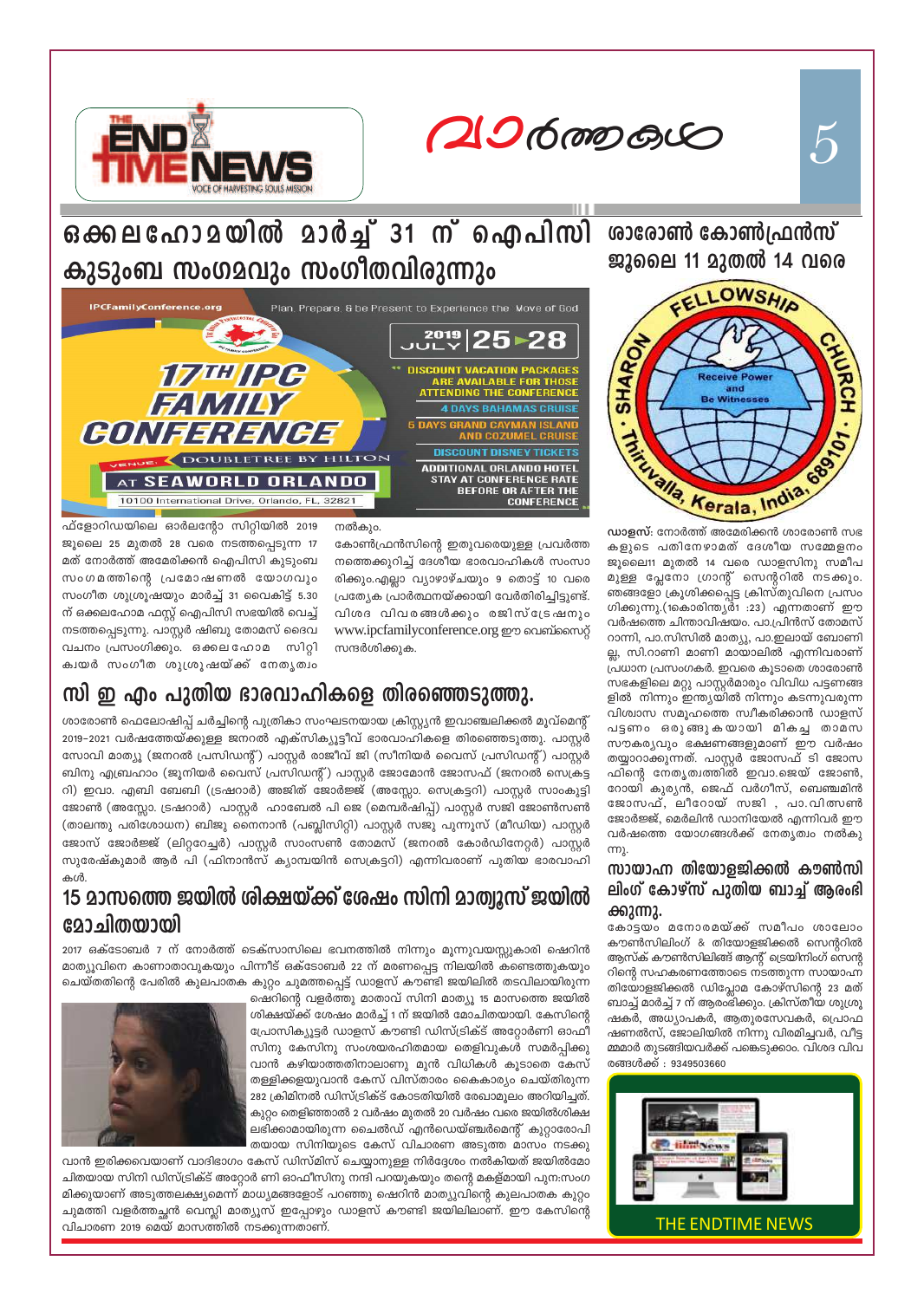# വായ്മൊഴി



വാമൊഴി

#### $\blacktriangleright$  സ്ത്രീയെ സുന്ദരി ആക്കുന്നത് ദൈവമാണ് അതിസുന്ദരി ആക്കുന്നത് പിശാചും.

- $\blacktriangleright$ നിന്റെ സമ്പത്ത് നിന്റേതാണെങ്കിൽ എന്തേ? നീ അത് മറുലോകത്തിലേക്ക് കൊണ്ടുപോകാത്തത്?
- $\blacktriangleright$ നിങ്ങൾ ഒരു സമ്മാനം കൊടുത്താൽ ഒരിക്കലും അത് ഓർക്കരുത്, നിങ്ങൾക്ക് ഒരു സമ്മാനം കിട്ടിയാൽ അത് ഒരിക്കലും മറക്കരുത്.
- $\blacktriangleright$ തനിക്കറിയാവുന്നത് മുഴുവൻ പറയുന്നവൻ അറിയാത്തതും പറയും
- $\blacktriangleright$ നിങ്ങൾക്ക് ഇഷ്ടപ്പെടുന്നത് ചെയ്യുന്നതിലല്ല, ചെയ്യുന്നതിഷ്ടപ്പെടുന്നതിലാണ് സന്തോഷം കുടികൊള്ളുന്നത്.
- $\blacktriangleright$ ഒരാളുടെ മുന്നിൽ നിങ്ങൾ സമർത്ഥനായിരിക്കാം പക്ഷേ എല്ലാവരുടെയും മുന്നിലും ആവില്ല.
- $\blacktriangleright$ എന്തുചെയ്യണമെന്ന് സംശയം ഉള്ളപ്പോൾ ഒന്നും ചെയ്യാത്തവനാണ് ബുദ്ധിശാലി.
- ആത്മാർത്ഥത ഉള്ളവനേ ആത്മാർത്ഥത തിരിച്ചറിയാനാവൂ.
- മറ്റുള്ളവരെക്കാളും സമർത്ഥനാണ് താനെന്ന് സ്വയം ചിന്തിക്കലാണ് വഞ്ചിക്കപ്പെടാനുള്ള ഏറ്റവും സുനിശ്ചിത മാർഗം.
- സമ്പാദിക്കേണ്ടിടത്ത് ചിലവഴിക്കരുത് ചിലവഴിക്കേണ്ടിടത്ത് സമ്പാദിക്കരുത്.

## 07–ാം പേജ് തുടർച്ച

കൂടെ താലത്തിൽ കൈ മുക്കുന്ന സമയം ആയിരിക്കാം അപ്പോൾ എന്നിട്ടും യേശു പ്രതിവചിച്ചു. മനുഷ്യപുത്രനെ കാണിച്ച് കൊടുക്കുന്ന മനുഷ്യനോ ഹാ കഷ്ടം; ആ മനുഷ്യൻ ജനിക്കാതെയിരുന്നു എങ്കിൽ അവന് കൊള്ളായിരുന്നു.(മത്തായി26: 22–24) യൂദായുടെ അന്ത്യസ്ഥിതി എന്തെന്ന് യേശു ആത്മാവിൽ കണ്ടു. യൂദായുടെ കണ ക്ക്കൂട്ടലുകൾ ഒന്നും നടക്കാതെ താൻ ഇപ്പോൾ വിശ്വസിച്ചിരിക്കുന്ന യെഹൂദാ പ്രമാ ണികൾ തന്നെ തള്ളിപ്പറയുന്നതും പിന്നീട്

2100002097

പാസ്റ്റർ പി.വി.എസ്, സിബിഡി.

യൂദായുടെ ജീവിതത്തിൽ സംഭവിക്കാൻ പോകുന്ന അതിദാരുണമായ സംഭവം മുന്നിൽ കണ്ടുകൊണ്ടാണ് യേശു പ്രതിവചിച്ചത്. ആ മനുഷ്യന് അയ്യോ കഷ്ടം.....യൂദായുടെ ഉള്ളിൽ സാത്താൻ കടന്നത് യേശു കണ്ടു കാണും.

ദൈവപൈതലേ നീ ദൈവകൃപയിൽ നിന്ന് അകലുമ്പോൾ സാത്താന്റെ കൈയ്യിലെ ചട്ടുകം ആയി മാറുകയാണ്. ആയതിനാൽ നീ പിശാചിന് ഇടം കൊടുക്കരുത് അവനോട്

#### THE ENDTIME NEWS

എതിർത്ത് നിന്നാൽ അവൻ നിന്നെ വിട്ട് ഓടി പ്പോകും. ഗത്ശമന തോട്ടത്തിൽ യേശുവിന്റെ പ്രാർത്ഥന കഴിഞ്ഞപ്പോൾ വലിയ ഒരുകൂട്ടം ആളുകൾ വടിയും വാളും ആയി യേശുവിനെ തിരഞ്ഞു വരുന്നു. യൂദാ യേശുക്രിസ്തുവിനെ ചുംബിക്കാൻ വന്നപ്പോൾ മനുഷ്യപുത്രനെ ചുംബനം കൊണ്ടോ നീ ഒറ്റിക്കൊടുക്കുന്നത്. യേശുവിനെ ചേവകർ പിടിച്ചു മഹാപുരോഹി തന്മാരുടെ അടുക്കൽ കൊണ്ടു വന്നു. യേശു വിനെ അവർ മാറി മാറി വിചാരണ ചെയ്തു. ഒടുവിൽ നാടുവാഴിയായ പീലാത്തോസിനെ ഏൽപ്പിച്ചു യേശുവിനെ ശിക്ഷയ്ക്ക് വിധിച്ചു എന്ന് യൂദാ കണ്ടു. യൂദായ്ക്ക് ഒരു കാര്യം മനസ്സിലായി. ഇപ്രാവശ്യം താൻ ചിന്തിച്ചതു പോലെയല്ല അവർ യേശുവിനെ ക്രൂശിക്കുവാ നാണ് വിധിച്ചത്. യൂദാ നോക്കിയപ്പോൾ എല്ലാം കൈവിട്ടുപോയി എന്ന് അവന് മനസ്സി ലായി. യുദാ അനുതപിക്കുവാൻ തുടങ്ങി. മന സാക്ഷിയുടെ ആക്ഷേപം നിമിത്തം തന്റെ ഹൃദയം കുത്തുവാൻ തുടങ്ങി, തന്റെ കണ്ണിൽ ഇരുട്ട് കയറുന്നതുപോലെ തോന്നി ഇതുവ രെയും ഇല്ലാത്ത ഒരു മരവിപ്പ് മുന്നോട്ട് ∤പാകുവാൻ കഴിയുന്നില്ല. തന്റെ കയ്യിലുള്ള മുപ്പത് വെള്ളിക്കാശ് മഹാപുരോഹിതന്മാരു )ടയും മൂപ്പന്മാരുടെയും അടുക്കൽ കൊണ്ടു

വന്നു. ഞാൻ കുറ്റമില്ലാത്തവനെ കാണിച്ച് കൊടുത്തതിനാൽ പാപം ചെയ്തു എന്ന് പറ ഞ്ഞു. ഈ പറഞ്ഞതെല്ലാം ഇവരോട് പറ യാതെ ദൈവത്തോട് താൻ ഏറ്റു പറഞ്ഞി രുന്നു എങ്കിൽ ദൈവമായ കർത്താവ് അവന്റെ പാപത്തിന്റെ കടം ക്ഷമിച്ച് കൊടുക്കുമായിരു ന്നു. പകരം മനുഷ്യനോട് പറഞ്ഞതിനാൽ നീ നിന്റെ കാര്യം നോക്കികൊൾക എന്ന് പറഞ്ഞ് ആ വെള്ളിക്കാശ് മന്ദിരത്തിൽ എറിഞ്ഞു.

അവൻ ചെന്ന് ഒരു മരത്തിൽ കയറി കെട്ടി ഞാന്ന് അവൻ നിലത്തുവീണപ്പോൾ കൂർത്ത ഒരു മരകുറ്റിപോലുള്ള ഒന്നിന്റെ മുക ളിൽ വീണതിനായായിരിക്കാം കുടൽ തെറിച്ച് പോയത്. യേശു ക്രൂശിൽ മരിക്കുന്നതിന് മുൻപ് യൂദായുടെ അതിദാരുണമായ മരണം സംഭവിച്ച് കഴിഞ്ഞു.

ഇന്നും യേശുവിനെ അനുഗമിക്കുന്ന ആരെങ്കിലും ഉണ്ടെങ്കിൽ യഥാർത്ഥമായി പ്രതി ഫലേച്ഛ കൂടാതെ യേശുവിനെ അനുഗമിക്കു ക. യൂദായുടെ മനസ്സും, കാപട്യവും ഇല്ലാതെ നിഷ്കളങ്ക ഹൃദയത്തോട് യേശുവിനോട് ചേർന്ന് നടന്നാൽ ഇന്നുള്ള കഷ്ടതകൾ മാറി നിന്നെ മാനിക്കുന്ന ദിനങ്ങൾ അതുവിദൂരമല്ല. കർത്താവ് ഏവരെയും അനുഗ്രഹിക്കട്ടെ....ആ മേൻ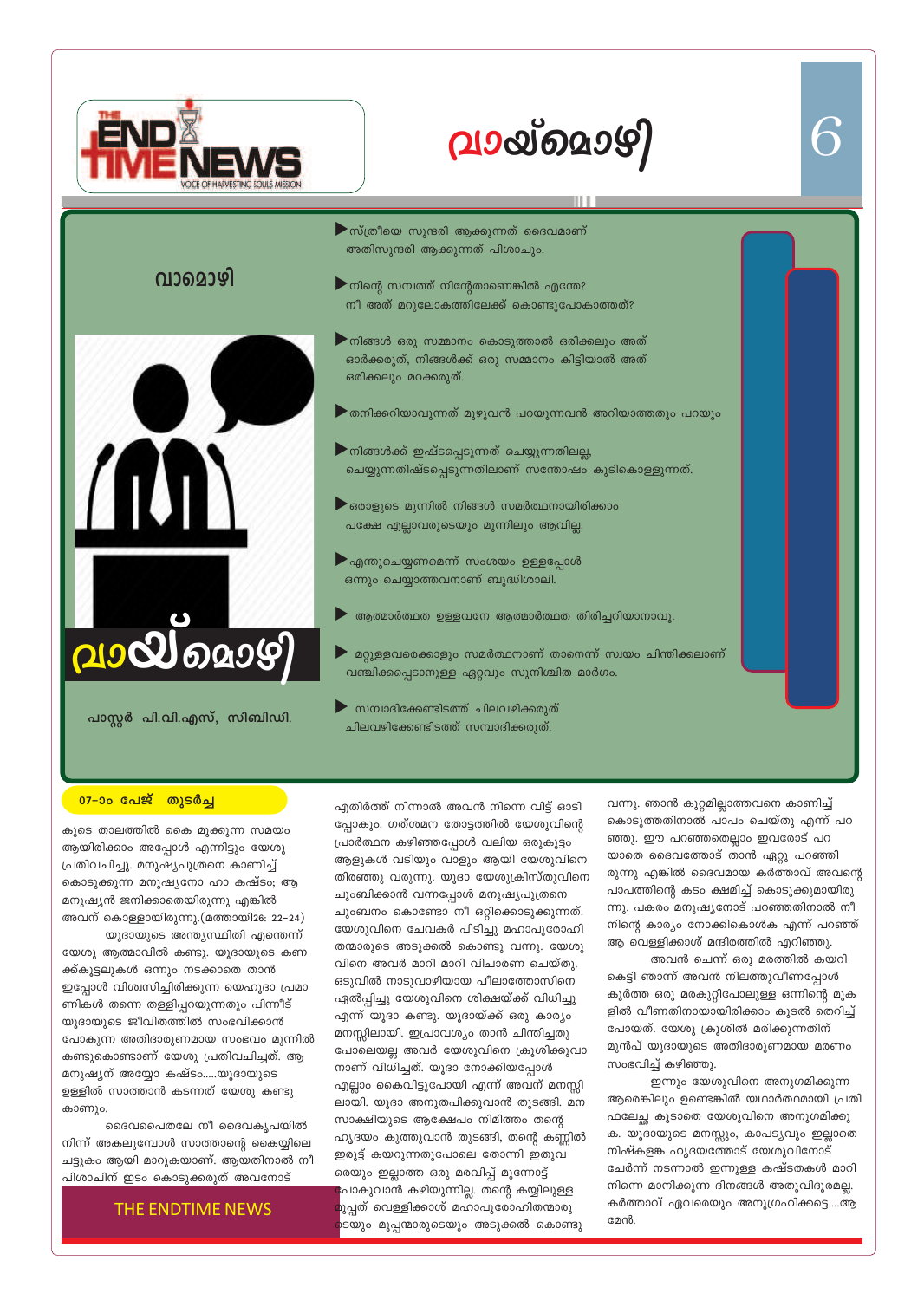





# **ofings west**

പാസ്സർ അനിൽ ജോൺ വണ്ടുർ.

 ${\bf G}$ ി $\sigma$ ന്ന് പന്തിരുവരിൽ ഒരുത്തനായ

യൂദാ ഇസ്ക്കരിയോത്താവ് മഹാപുരോഹിത ന്മാരുടെ അടുക്കൽ ചെന്ന് നിങ്ങൾ എന്തു തരും? ഞാൻ അവനെ കാണിച്ചു തരാം. യേശുവിനോടൊപ്പം സന്തത സഹചാരിയായി രുന്ന യൂദ. യേശുവിന്റെ പതിനൊന്ന് ശിഷ്യ ന്മാർ ഹ്യദയം യേശുവിന് നൽകി അവനോട് നിൽക്കുമ്പോൾ ഒരു പക്ഷേ യൂദായുടെ ഹൃദയം താൻ പൂർണ്ണമായും യേശുവിന് സമർപ്പിക്കാതെ ശരീരം കൊന്നു കള്ളനാകു ന്നു. (യോഹനാനൻ12:6) മറ്റു പല സന്ദർഭങ്ങ ളിലും യൂദാ ഒഴിവ് കഴിവുകൾ പറയുന്നതായി കാണാൻ കഴിയുന്നു. ഒരു പക്ഷെ തന്റെ ഹൃദയം എപ്പോഴും എങ്ങനെ പണം സമ്പാ ദിക്കാം എന്ന ചിന്തയിൽ ആയിരിക്കാം. ഇന്നും യൂദായുടെ ചിന്താഗതിയുള്ളവർ പലരും നമ്മു ടെയിടയിൽ കാണാം.

മഹാപുരോഹിതന്മാരുടെ ലക്ഷ്യം യേശുവിനെ തകർക്കുക(വകവരുത്തുക) എന്നതായിരുന്നു. യൂദാ അത് മനസ്സിലാക്കിയി ട്ടാണ് മഹാപുരോഹിതന്മാരുടെ അടുക്കൽ ചെന്നു പറഞ്ഞത്. ഞാൻ അവനെകാണിച്ച് തരാം. കാരണം യേശുവിനോടൊപ്പം പന്ത്രണ്ട് ശിഷ്യന്മാർ നിൽക്കുമ്പോൾ യേശു ആരാ

ണെന്ന് തിരിച്ചറിയാൻ കഴിയുന്നില്ല. എല്ലാവരു ടെയും വസ്ത്രം ഒരുപോലെ ഇരിക്കുന്നു. ഇവർക്ക് ഒരു ട്രസ്കോഡ് ഇല്ലായിരുന്നു. മഹാപുരോഹിതന്മാരിൽ ഒരു സംസാരവിഷയ മാണ് ഇവരിൽ ആരായിരിക്കും യേശു. ഇത് തിരിച്ചറിഞ്ഞ യൂദാ തക്കംപാർത്ത് രഹസ്യ ത്തിൽ മഹാപുരോഹിതന്മാരെ കാണുവാൻ രഹസ്യത്തിൽ പോകുന്നു. യേശുവിനെ കാണി ച്ചുകൊടുക്കുവാനുള്ള യൂദാ വ്യഗ്രതയും, താൽപര്യം മഹാപുരോഹിത ഗണത്തെ വളരെ സന്തോഷിച്ചു. യേശുവിനെ കാണിച്ച് കൊടു ത്താൽ മൂപ്പത് വെള്ളിക്കാശ് നൽകാം എന്നു പറഞ്ഞു.

സകല ചരാചരത്തെയും സൃഷ്ടിച്ച സൃഷ്ടി കർത്താവിന് ഭൂമിയ്ക്ക് അടിസ്ഥാനം ഇട്ടപ്പോൾ അളവ് നൂൽ പിടിച്ചവൻ. ആ കർത്താവ് ഭൂജാതനായപ്പോൾ സ്വർഗീയ സൈന്യത്തിലെ ഒര സംഘം ദൂതനോട് ചേർന്ന് ദൈവത്തെ പുകഴ്ത്തി. അത്യുന്നതങ്ങ ളിൽ ദൈവത്തിനു മഹത്വം; ഭൂമിയിൽ ദൈവ പ്രസാദമുള്ള മനുഷ്യർക്ക് സമാധാനം.(ലൂ ക്കോസ് 2: 13,14) ദൈവത്തിന്റെ പുത്രനായ യേശുക്രിസ്തുവിന് സൃഷ്ടാവിന്റെ സൃഷ്ടി യായ മനുഷ്യൻ വിലമതിച്ചത് മുപ്പത് വെള്ളി ക്കാശ് നൽകാം എന്ന് യെഹൂദാ മതാദ്ധ്യക്ഷ ന്മാർ സമ്മതിച്ചു. ഇതെല്ലാം പറഞ്ഞൊത്ത തിനു ശേഷം ഒന്നും അറിയാത്തവനെപ്പോലെ യേശുവിന്റെ അടുക്കൽ അന്ത്യാത്താഴത്തിന്

പെസഹാ അപ്പം കഴിക്കാൻ വന്ന യൂദാ താൻ സാധാരണ ഇരിക്കുന്ന ചങ്ങാതിമാരോട് ചേർന്ന് ഇരിക്കുമ്പോൾ. യേശു പറയുന്നു എന്റെ സമയം അടുത്തിരിക്കുന്നു. മത്തായി 26:18, യേശു ശിഷ്യന്മാരെ നോക്കി കൊണ്ട് പൊതുവായി പറയുന്നു. നിങ്ങളിൽ ഒരുത്തൻ എന്നെ കാണിച്ചു കൊടുക്കും. എന്ന് സത്യമാ യിട്ട് നിങ്ങളോട് പറയുന്നു. മത്തായി 26:21 അപ്പോൾ അവർ പതിനൊന്നു പേരും ദുഖിച്ചു ഓരോരുത്തൻ ഞാനോ,ഞാനോ കർത്താവേ എന്ന് പറഞ്ഞു തുടങ്ങി. എന്നിട്ടും യൂദായ്ക്ക് യാതൊരു സങ്കോചവും ഇല്ല. യോനാ കപ്പ ലിന്റെ അടിത്തട്ടിൽ സുഖമായി കിടന്നുറങ്ങു മ്പോൾ കപ്പലിലെ മറ്റ് യാത്രക്കാർ പ്രാണന് വേണ്ടി നിലവിളിക്കുന്നത് യോനാ അറിയുന്നി ല്ല. ഇതുപോലെ തന്നെയാണ് യൂദായും. യേശു ഇത് പറയുമ്പോഴും യൂദായുടെ മുഖ ത്തേയ്ക്ക് യേശു നോക്കുന്നുണ്ടാവും. അതേ ദൈവപൈതലേ നീ ഓരോ പാപം ചെയ്യു മ്പോഴും യേശു കാണുന്നുണ്ടെന്നുള്ള വിചാരം നിനക്ക് ഉണ്ടായിരിക്കണം. പാവം നിന്റെ വാതിൽക്കൽ കിടക്കുന്നു അതിന്റെ ആഗ്രഹം നിന്നോടാകുന്നു നീ അതിനെ കീഴട ക്കേണം.

യേശു യൂദായുടെ മുഖത്തേയ്ക്ക്നോ ക്കിയപ്പോൾ യാതൊരു ഭാവഭേദം കാണാത്ത തിനാൽ യേശു ഉത്തരം പറഞ്ഞത് എന്നോടു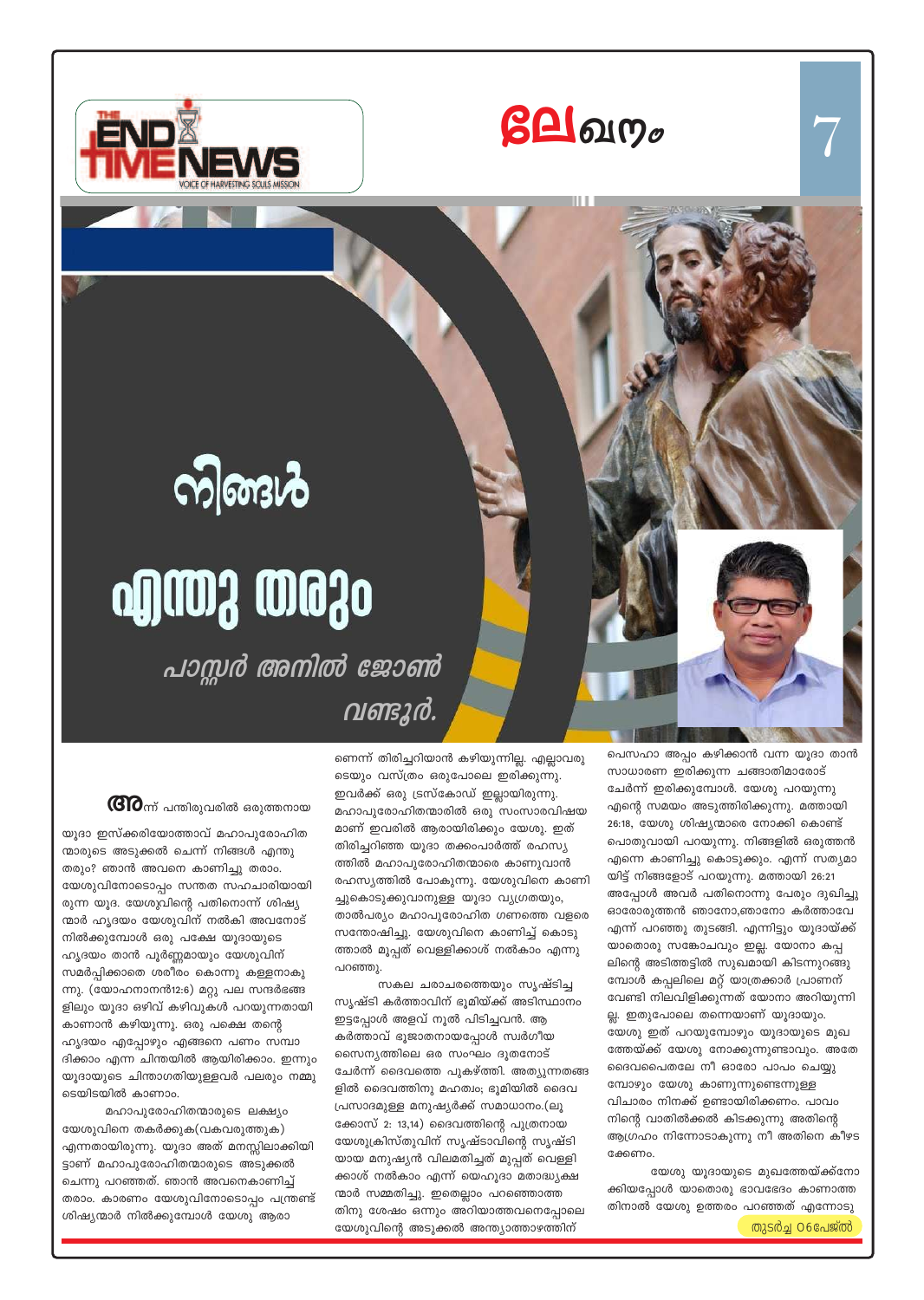# $\beta\square$ வர $_\sigma$





 $\bm{\mathcal{S}}$ 

പാസ്റ്റർ ഷിബു തോമസ്, ഒക്കലഹോമ.

## **ரூலள**் மிவழி **GROW CU CORONO**

അവൻ തന്നെത്താൻ ന്ത്രികരിപ്പാൻ ഇച്ഛിച്ചിട്ട് ഞ്ജേവിണാട് എന്റെ കൂട്ടുകാരൻ ആർ എന്ന് ചോദ്യ്ച്ചത്യി്ന് യേശു ഉത്തരം പറ  $\mathfrak{so}(\mathfrak{O}) \times \mathfrak{so}^2(2^7 \mathfrak{so}(\mathfrak{O}) \times 2 \mathfrak{so}^2)$ 



മുറിവുകളെ കെട്ടുക(വേദനകളെ മനസ്സിലാ ക്കി, പരിഹാരം കാണുക) (4) എണ്ണയും വീഞ്ഞും പകർന്നു(ദൈവസ്നേഹത്തിൽ നിറഞ്ഞ പ്രവർത്തികൾ, ആശ്വാസവാക്കുകൾ) (5)തന്റെ യാത്രാമൃഗത്തിന്റെ മുകളിൽ കയറ്റി( നാം അനുഭവിക്കുന്ന സൗകര്യങ്ങൾ പങ്കുവ യ്ക്കുക) (6)വഴിയമ്പലത്തിൽ എത്തിച്ചു(സുര ക്ഷിതത്വം ഉറപ്പുവരുത്തി) (7)മടങ്ങി വീട്ടിൽപ്പോയാലും ഓർക്കുവാൻ ചിലത് ഏൽപ്പിച്ചിട്ടുപോയി. അതേ ആവശ്യത്തിൽ ഉപ

ന്നവരിൽ നിന്ന് നാം പല സഹായങ്ങളും പ്രതീക്ഷിക്കുന്നു. അതുപോലെ നമ്മിൽ നിന്ന് അവർ പ്രതീക്ഷിക്കുന്നത് ഉത്തമ കാര്യങ്ങളാണ്. പലപ്പോഴും ചെറിയ വാക്കുകളാലും പ്രവർത്തികളാലും അയൽപക്കക്കാർ അയൽ രാജ്യക്കാരെ ക്കാൾ ദൂരത്തായിരിക്കുന്നു. കലഹങ്ങൾ സാധാരണ സംഭവങ്ങളായി മാറിയിരിക്കു ന്നു. എന്നാൽ നോക്കൂ…….യേശു കർത്താവ് ഒരു നല്ല അയൽക്കാരനെക്കു റിച്ച് പറയുന്ന കാര്യങ്ങൾ. ലൂക്കോസ് 10-ാം അദ്ധ്യായം 30-ാം വാക്യം മുതൽ യേശു വിവരിക്കുന്ന നല്ല ശമര്യാക്കാ രന്റെ കഥയിൽ നിറഞ്ഞു നിൽക്കുന്നത് ഒരു നല്ല അയൽക്കാരന്റെ ഗുണങ്ങളാണ്. പുരോഹിതനും, ലേവ്യനും (സഹായി ക്കാൻ കടപ്പെട്ടവർ) മുറിവേറ്റവനെ കണ്ട് വഴിമാറിപ്പോകുമ്പോൾ യാതൊരു ബന്ധവുമില്ലാത്തവൻ– ഒരു ശമര്യാക്കാ രൻ -കുലം നോക്കാതെ ജാതി-മത അതിർവരമ്പുകൾ ഗണ്യമാക്കാതെസഹാ യത്തിനായി മുന്നിട്ടിറങ്ങി. ഗുണപാഠങ്ങൾ (1)മനസ്സലിവ് (2) അടുക്കലേക്ക് ചെല്ലുക( അവർ വേണമെങ്കിൽ വരട്ടെ എന്നല്ല) (3)

*തൊ*ട്ടടുത്ത വീട്ടിൽ താമസിക്കു

കരിക്കുന്നവനാണ് യഥാർത്ഥ സ്നേഹിതൻ. നല്ല ശമര്യാക്കാരന്റെ ഗുണങ്ങൾ നിറഞ്ഞ ഒരു അയൽവാസിയായി നീ ജീവിക്കൂ. സമൂഹ ത്തിന്റെ മുഖച്ഛായ തന്നെ തിരുത്തി എഴുതു വാൻ നമുക്ക് സാധിക്കും. അതിനുള്ള കൃപ കൾ ദൈവം നമുക്ക് നൽകി ആദരിക്കും. പ്രാർത്ഥന:

യേശുവെ അങ്ങയുടെ സ്നേഹം ചൊരിയുന്ന ഒരു നല്ല അയൽപക്കക്കാരനായി ത്തീരുവാൻ എന്നെ സഹായിക്കേണമെ.....ആ മേൻ.

### 'അരോമ – 2019' പി വൈ പി എ യുവജനക്വാമ്പ് ഏപ്രിൽ  $14 - 17$ വരെ

നെന്മാറ പേഴുപാറ ബത്ലഹേം കമ്യൂണിറ്റി ഇംഗ്ലീഷ് മീഡിയം സ്കൂളിൽ വെച്ച് ഏപ്രിൽ 14 മുതൽ 17 വരെ പിവൈപിഎ പാലക്കാട് മേഖലയുടെ 2-മത് യുവജന ക്യാമ്പ് 'അരോമ–2019' എന്ന പേരിൽ നടത്തപ്പെടുന്നു. പാസ്റ്റർമാരായ ഡോ. എബി പി മാത്യൂ, സിബി മാത്യൂ, ഷിബിൻ ജി ശാമുവേൽ, ജോ തോമസ് എബ്രഹാം എന്നിവർ ദൈവവചനം പ്രസംഗിക്കും. കുട്ടികൾക്കായി പ്രത്യേക മീറ്റിംഗുകൾ ഉണ്ടായിരിക്കും. ക്വയർ ടീം ഗാന ശുശ്രൂഷയ്ക്ക് നേതൃത്വം നൽകും. ഗ്രൂപ്പ് ഡിസ്കഷൻ, ടാലന്റ് നൈറ്റ്, കൗൺസിലിംഗ്, ഗെയിംസ്, ബൈബിൾക്ലാസ് എന്നിവ ഉണ്ടായിരിക്കും. വിശദ വിവ രങ്ങൾക്ക് : 8606556907

## $PCNAK$  മിയാമി: തീം സോങ്ങ് രചന

## കൾ ക്ഷണിക്കുന്നു.

2019 ജുലൈ 4 മുതൽ 7 വരെ മയാമി എയർപോർട്ട് കൺവൻഷൻ സെന്ററിൽ നടക്കുന്ന 37 മത് പി സി എൻ എ കെ കോൺഫ്രൻസിനായുള്ള തീം സോങ്ങ് രചനകൾ ക്ഷണിക്കുന്നു. 'ദൈവ ത്തിന്റെ അത്യന്ത ശക്തി നമ്മുടെ മൺകൂടാര ങ്ങളിൽ' എന്ന ചിന്താവിഷയത്തെ ആസ്പദമാക്കി വേണം വരികൾ തയ്യാറാക്കുവാൻ. രചനകൾ Mp3, pdf ഫോർമാറ്റിൽ നാഷണൽ സെക്രട്ടറി യുടെ ഈമെയിൽ വിലാസത്തിൽ (Email : secretary@pcnakmiami.org) അയക്കേണ്ടതാ ണെന്നു മ്യൂസിക് കോർഡിനേറ്റേഴ്സുമായ സാജൻ തോമസ്, സാബി കോശി എന്നിവർ



അറിയിച്ചു. രചനകൾ സമർപ്പിക്കേണ്ട അവസാന തിയതി മാർച്ച് 30 ആണ്. രജിസ്ട്രേഷനും വിശദ വിവര ങ്ങൾക്കും www.pcnakmiami.org സന്ദർശിക്കുക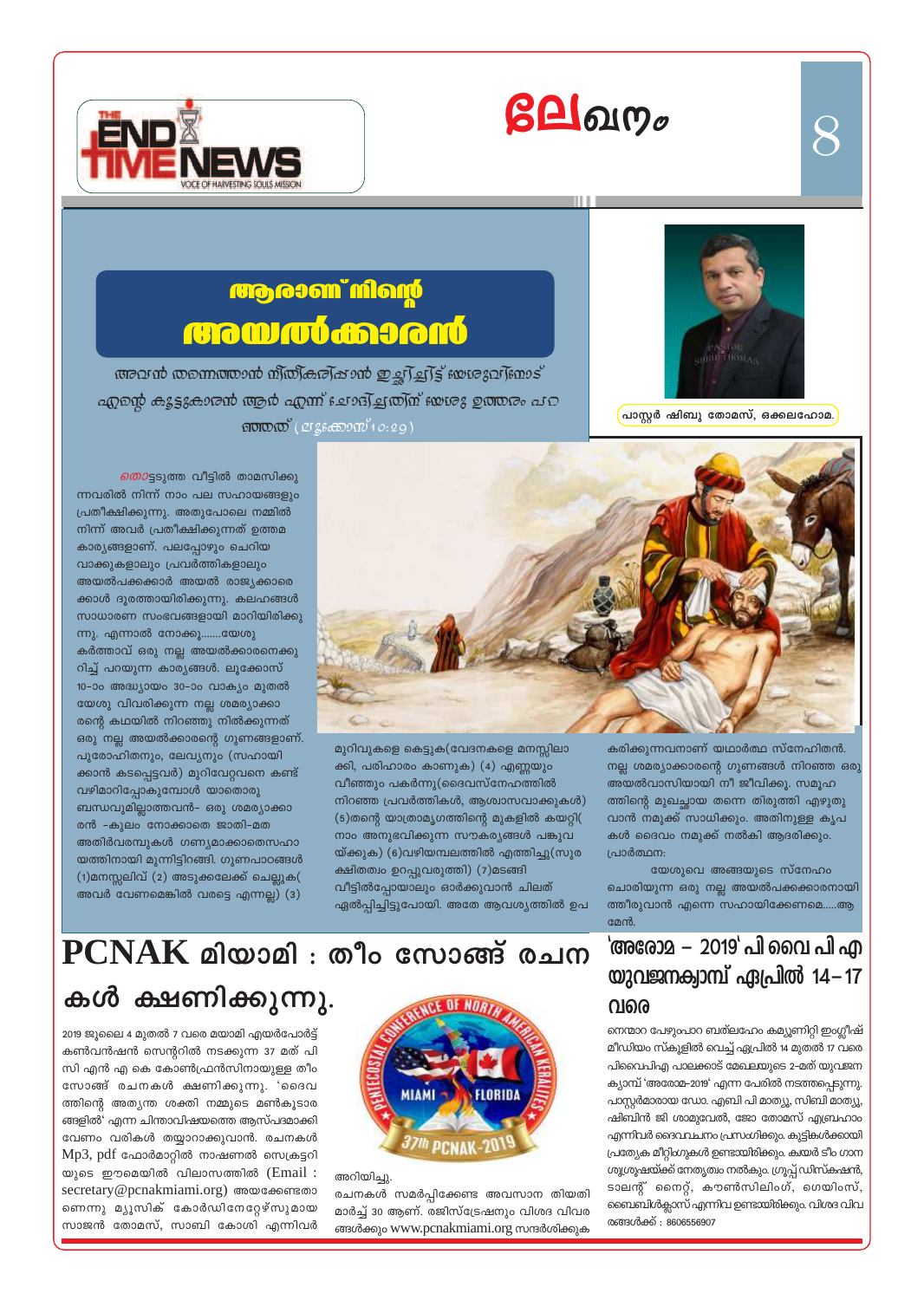9

 $206$  mp  $60$ 



## **ലോകജാലകം**

## അതിർത്തിമതിലിന് തടയിട്ടത് യു. എസ് ഹൗസ്

പ്പെടുത്തിയും 182 പേർ അനുകൂലിച്ചും ഡെമോക്രാറ്റിക്ക് പാർട്ടിയിലെ 232 അംഗങ്ങളും റിപ്പബ്ലിക്ക് പാർട്ടിയിലെ 13 പേരും പ്രമേയത്തെ അനുകൂലിച്ചു. ഇരുപാർട്ടികളിലെയും ഇരുവർ വീതം വോട്ടിങ്ങിൽ നിന്ന് വിടുന്നു. ട്രമ്പിന്റെ തിരഞ്ഞെടുപ്പ് വാഗ്ദത്തങ്ങളിൽ പ്രാധാന്യം അർഹിക്കുന്ന ഒന്നാക യാൽ ട്രമ്പ് അത് നടപ്പാക്കും എന്ന് വൃക്തമാക്കിയിട്ടുണ്ട്. അത് പ്രസി ഡന്റിൽ മാത്രം നിക്ഷിപ്തമായിരിക്കുന്ന വീറ്റോ

പവർ ഉപയോഗിച്ചെങ്കിലും മതിൽ പൂർത്തീക രിക്കും എന്നു തന്നെയാണ് യുഎസ് ജനത ഇതിനെ നോക്കിക്കാണുന്നത്.



വാഷിംഗ്ടൺ ഡി.സി. മെക്സിക്കോ യുഎസ് അതിർത്തിമതിൽ പണിയുന്നതിനായി അവതരി പിച്ച പ്രമേയത്തിന്മേൽ ഫെബ്രുവരി 26ന് നടന്ന വോട്ടെടുപ്പിൽ 245 പേർ എതിരായി വോട്ട് രേഖ

എച്ച് 1ബി വിസ എക്സ്റ്റഷൻ ഏറ്റവുമധികം നിരസിക്കപ്പെ ട്ടത് ഇന്ത്വൻ ഐ.ടി കമ്പനികൾക്ക്.



തിങ്ക് ടാങ്കായ സെന്റർ ഫോർ ഇമിഗ്രേഷൻ സ്റ്റഡീസ് വെളിപ്പെടുത്തി. കോഗ്നിസാന്റ് അമേരിക്ക ആസ്ഥാ നമായുള്ള കമ്പനിയാണെങ്കിലും അവരുടെ ഭൂരിഭാഗം ജീവനക്കാരും ഇന്ത്യയിലാണ്. ഏറ്റവുമധികം അപേ ക്ഷകൾ നിരസിക്കപ്പെട്ടത് അവർക്കാണ് 3548. എക്സ്റ്റൻഷനു നൽകിയ അപേക്ഷകളിൽ മൂന്നിൽ രണ്ടും നിരസിക്കപ്പെട്ടത് ഇന്ത്യൻ കമ്പനികളായ ടി. സി.എസ്, ഇൻഫോസിസ്, വിപ്രോ, കോഗ്നിസാന്റ്, ടെക്മഹീന്ദ്ര, എച്ച്.സി.എൽ ടെക്നോളജീസ് എന്നീ കമ്പനികൾക്കാണ്. ഈ ആറ് ഇന്ത്യൻ കമ്പനികൾക്ക് കൂടി ലഭിച്ചത് 2145 വിസകളാണ്. അതേസമയം ആമ സോണിനു മാത്രം ലഭിച്ചത് 2399 വിസകളാണ്. അമേ രിക്കൻ കമ്പനികളായ മൈക്രോസോഫ്റ്റ്, ആമ സോൺ, ആപ്പിൾ തുടങ്ങിയ എച്ച്1 വിസകളുടെ കാര്യ ത്തിൽ വർധന രേഖപ്പെടുത്തിയപ്പോൾ ഇന്ത്യൻ ഐടി കമ്പനികൾ കനത്ത വെട്ടിക്കുറവിന് വിധേയമായി.

ബെംഗ്ലൂരു: അമേരിക്കൻ ടെക്നോളജി കമ്പനികൾക്ക<mark>്</mark> അനുകൂലമാകുന്ന വിധത്തിൽ ട്രമ്പ് ഭരണകൂടം എച്ച് 1ബി വിസ പ്രോഗ്രാം കർശനമാക്കുവാൻ നട ത്തുന്ന നീക്കങ്ങൾ ഏറ്റവുമധികം ബാധിക്കുന്നത് ഇന്ത്യൻ ഐ.ടി കമ്പനികളെയാണ്. 2018 ൽ എച്ച് 1ബി വിസയുടെ എക്സ്റ്റൻഷനു നൽകിയ അപേക്ഷകൾ ഏറ്റവുമധികം നിരസിക്കപ്പെട്ടത് ടാറ്റാ കൺസൾട്ടൻസി സർവ്വീസ്, ഇൻഫോസിസ്, കോഗ്നിസാന്റ് എന്നീ ഐ.ടി കമ്പനികൾക്കാണ്. സാധാരണ എച്ച് 1 ബി വിസ മൂന്നു വർഷത്തേക്കാണ് അനുവദിക്കുന്നതെ ങ്കിലും എക്സ്റ്റൻഷന് അപേക്ഷിച്ചാൽ അത് മൂന്ന് വർഷത്തേയ്ക്ക് കുടി നീട്ടി നൽകാറുണ്ട്.

ഇന്ത്യൻ ഐടി കമ്പനികളായ ഇൻഫോ സിസ്, ടി.സി.എസ് എന്നിവയ്ക്ക് യഥാക്രമം 2042, 1744 അപേക്ഷകളാണ് നിരസിക്കപ്പെട്ടതെന്ന് യു.എസ<mark>്</mark>

## ഡോ. ആനിപോൾ ലെജിസ്ലേ റ്ററിലെ മജോറിട്ടി ലീഡർ.

ന്യൂയോർക്ക്: ന്യൂയോർക്ക് സ്റ്റേറ്റിലെ ആദ്യത്തെ ഇന്ത്യൻ വനിതാ ലെജിസ്ലേറ്ററായി റോക്ക് ലാൻഡ്



തെന്ന് പാർട്ടിവൃത്തങ്ങൾ അറിയിച്ചു. ഇത് യുഎസ് ഇന്ത്യൻ സമൂഹത്തിന് ഏരെ അഭിമാനം നൽകുന്ന ഒന്നാണ്. തിരുവനന്തപുരത്ത് ഓഖി ദുരന്തത്തിന് ഇരയായവരുടെ വീടുകൾ ഡോ. ആനിപോൾ സന്ദർശിക്കുകയും അവർക്ക് ധന സഹായം നൽകുകയും ചെയ്തു. മുൻ ഇന്ത്യൻ പ്രധാനമന്ത്രി ഇന്ദിരാഗാന്ധിയിൽ നിന്ന് മികച്ചനേ ഴ്സിനുള്ള അവാർഡും ഡോ. ആനിപോൾ കര സ്ഥമാക്കിയിട്ടുണ്ട്.





<mark>എൻടെം ന്വുസ്</mark> theendtimenews.com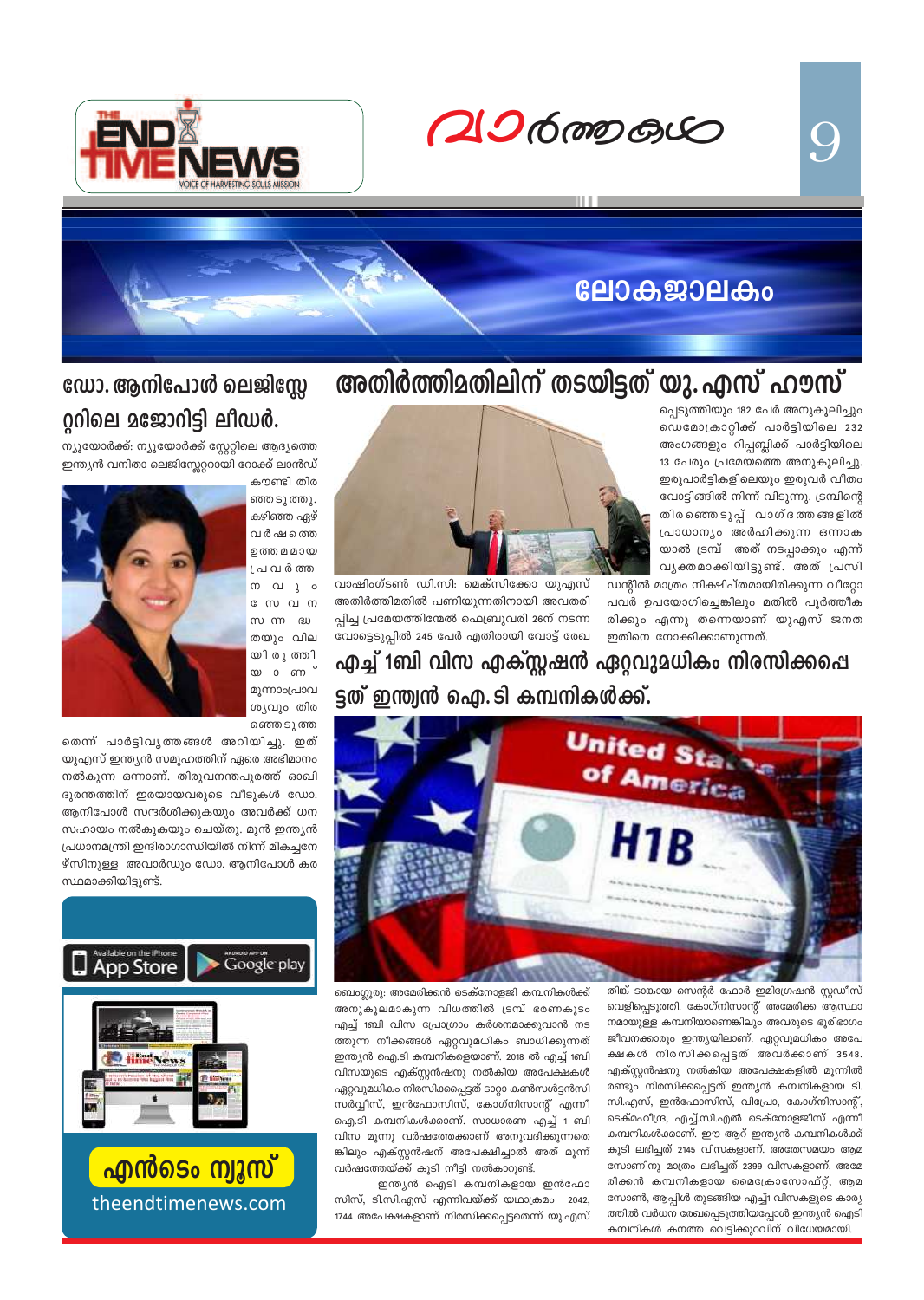#### ദൈവസൃഷ്ടിയുടെ മകുടമായ മനു ഷ്യനു മാത്രമുള്ള നെസർഗ്ഗിക സവിശേഷ തയാണ് ആരാധന എന്നത്. അതുകൊണ്ട് എക്കാലത്തുമുള്ള മനുഷ്യൻ ദൈവത്തെ ആരാധിച്ചുവരുന്നു. എന്നാൽ ദൈവവ്യവസ്ഥ പ്രകാരമുള്ള ആരാധന അർപ്പിക്കുന്നവർ ചുരുക്കം പേർ മാത്രം.

ഒരു **തുടൻ**പഠനം.

ചിലർക്ക് ദൈവത്തെക്കുറിച്ചുള്ള അറിവ് വളരെ പരിമിതമാണ്. പ്രപഞ്ചത്തിലൂടെയും, ദൈവവചനമായ വിശുദ്ധ ബൈബിളിലൂ ടെയും ദൈവത്തിന്റെ പ്രത്യേക വെളി പ്പാടായ യേശുക്രിസ്തുവിലൂടെയും ദൈവ ത്തെയും ദൈവപ്രവർത്തികളെയും വെളി പ്പെടുത്തിയിരിക്കുന്നു. ദൈവത്തിന്റെ നിത്യ ശക്തിയും ദിവ്യത്വവുമായി അവന്റെ അദൃ ശ്യലക്ഷണങ്ങൾ ലോകസൃഷ്ടിമുതൽ അവന്റെ പ്രവർത്തികളാൽ ബുദ്ധിക്കു ത<mark>െ</mark>ളി വായി വെളിപ്പെട്ടുവരുന്നു. എന്നാൽ ദൈവത്തെ അറിഞ്ഞിട്ടും അവനെ ദൈവ മെന്ന് ഓർത്തു നന്ദി കാണുക്കുകയോ മഹ ത്വീകരിക്കുകയോ ചെയ്യാതെ തങ്ങളുടെ വ്യർത്ഥമായ നിരൂപണങ്ങളാൽ അക്ഷയ നായ ദൈവത്തിന്റെ തേജസ്സിനെ ക്ഷയ മുള്ള മനുഷ്യൻ, പക്ഷി, നാൽക്കാലി, ഇഴ ജാതി എന്നിവയുടെ രൂപസാദൃശ്യമായി

 $\omega$ JUMIJMIJ $\omega$ maddom.







10

#### (ரைப்பி 11 பேஜீஸ்

മാറ്റിക്കളഞ്ഞു. ദൈവത്തെ പരിജ്ഞാന

അശുദ്ധിയിലും അവമാനരാഗങ്ങളിലും

നികൃക്ടബുദ്ധിയിലും ഏൽപ്പിക്കപ്പെട്ടു.

ത്തിൽ ധരിപ്പാൻ ഇഷ്ടമില്ലാത്ത മനുഷ്യർ

അങ്ങനെ വിഗ്രഹാരാധനയും അതോടനുബ

ന്ധിച്ചുള്ള ഉത്സവങ്ങളും ആചാരാനുഷ്ഠാന

ങ്ങളും കേവലം ജഡീക തൃപ്തിക്കുവേണ്ടി

യുള്ള ചടങ്ങുകളായി മാറി. ഇന്ന് ആരാധന

എന്ന പേരിൽ ക്രൈസ്തവ ഇതര സമൂഹ

ങ്ങളിൽ പലതും നടക്കുന്നുണ്ടെങ്കിലും

അവയെല്ലാം ദൈവപ്രസാദം ലഭിക്കുന്ന

ആരാധനയാണ് എന്നു പറയാൻ കഴിയാത്ത

സ്ഥിതിയാണ്. വിഗ്രഹാരാധന കല്പനാ ലം

ഘനവും ദൈവം വെറുക്കുന്ന പാപവുമാണ്.

പഴയനിയമ വ്യവസ്ഥ പ്രകാരം ഒരു വ്യക്തി

കഴിച്ച് ദൈവത്തോട് ഉടമ്പടി ചെയ്യണമായി

ദൈവത്തെ ആരാധിക്കണമെങ്കിൽ യാഗം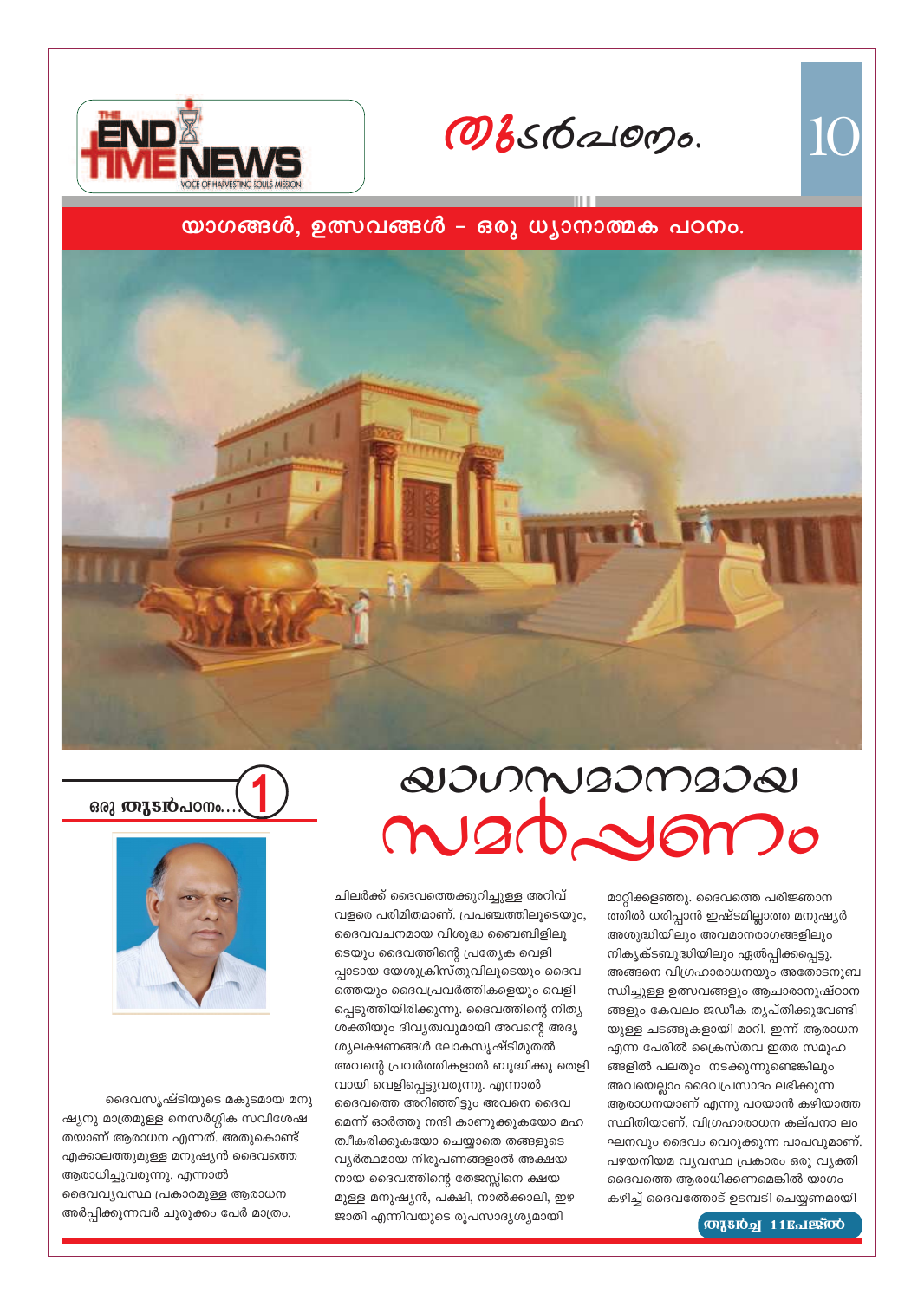$206$  mp  $60$ 



#### **MASIQH 10Enlestod**

രുന്നു.(സങ്കീർത്തനം 50:5) ആദിമമനുഷ്യൻ ദൈവത്തോടുള്ള സഖിത്വത്തിൽ വസിച്ച നാളുകൾ വളരെ ചുരുക്കമായിരുന്നു. പാപ ത്താൽ പറുദീസയിൽ നിന്നും പുറത്താക്ക പ്പെട്ട ആദമിനും ഹവ്വയ്ക്കും വേണ്ടി ദൈവം തോൽകൊണ്ട് ഉടുപ്പുണ്ടാക്കി അവരെ ധരിപ്പിച്ചതായി നാം വായിക്കുന്നു. അതിന്റെ പിന്നിൽ ഒരു മൃഗം കൊല്ലപ്പെടണ മായിരുന്നു. ആദാമ്യ സന്തതികളായ കയീനും ഹാബേലും ദൈവത്തെ ആരാധിച്ച പ്പോൾ ഹാബേൽ ആട്ടിൻകൂട്ടത്തിലെ കടി ഞ്ഞൂലുകളിൽ നിന്ന് ഏറ്റവും ശ്രേഷ്ഠ മായതിനെത്തന്നെ ദൈവത്തിനു യാഗമർപി ച്ചു. അതു ദൈവത്തിനു പ്രസാദമായി. അതിനു കാരണം ഹാബേൽ ദൈവവ്യ വസ്ഥ പ്രകാരമുള്ള യാഗമർപ്പിച്ചു എന്നതാ ണ്. എന്നാൽ കയീനീലും അവന്റെ വഴിപാ ടിലും ദൈവം പ്രസാദിച്ചില്ല. കയീൻ രക്തര ഹിത യാഗമാണ് അർപ്പിച്ചത്. പാപത്തിനു പരിഹാരം ഉണ്ടാകേണ്ടത് രക്തസഹിതമായ യാഗത്തിലൂടെയാണ്. കയീൻ ദൈവവ്യ വസ്ഥ ലംഘിച്ചതിനാലാണ് ദൈവപ്രസാദം ലഭിക്കാതെ പോയത്. അതിനാൽ അവൻ നികൃഷ്ടബുദ്ധിയിൽ ഏൽപ്പിക്കപ്പെട്ടു. ആദ്യത്തെ സഹോദരഘാതകനായി ത്തീർന്നു.

മിസ്രയീമ്യ അടിമത്വത്തിൽ കഴി ഞ്ഞിരുന്ന യിസ്രായേൽ ജനത്തെ വീണ്ടെടു ക്കുവാൻ ഓരോ ഭവനത്തിലും വേണ്ടി ഊനമില്ലാത്ത ആട്ടിൻകുട്ടി അറുക്കപ്പെടണ മായിരുന്നു. ചരിത്രപ്രാധാനമുള്ള ഏറ്റവും വലിയ പുറപ്പാടായിരുന്നു യിസ്രായേലിന്റേ ത്. മിസ്രയീമിലെ കടിഞ്ഞൂലുകളെ മുഴു വൻ സംഹരിച്ച വലിയ ബാധയിൽ നിന്നും രക്ഷപ്പെടുവാനുള്ള ഒരേയൊരു മാർഗ്ഗമായി രുന്നു അറുക്കപ്പെട്ട കുഞ്ഞാടിന്റെ രക്തം തങ്ങൾ പാർക്കുന്ന വീടുകളുടെ കട്ടിളക്കാ ലിന്മേലും കുറുമ്പടിമേലും പുരട്ടുക എന്നു ള്ളത്. ആ നിലയിൽ വീണ്ടെടുപ്പ് ലഭിച്ച ജനം വലിയ സന്തോഷത്തോടും ഉത്സാഹ ത്തോടും കൂടെ കനാനിലേക്കുള്ള യാത്ര ആരംഭിച്ചു. അതിന്റെ ഓർമ്മയ്ക്കായിട്ടാണ് യിസ്രായേൽ ഇന്നും പെസഹ ആചരിക്കു ന്നത്. അവരുടെ ജീവിതത്തിൽ ഒരിക്കലും മറക്കാൻ കഴിയാത്ത അനുഭവമാണിത്. തുടർന്ന് അവൻ എപ്പോൾ ദൈവ സന്നിധി യിൽ ചെല്ലണമെങ്കിലും ഒരു യാഗം ആവ ശ്യമായിരുന്നു.

ദൈവം പരിശുദ്ധനും മനുഷ്യൻ പാപിയുമാകയാൽ ദൈവമുമ്പിൽ നിൽപ്പാൻ അവൻ അയോഗ്യനാണ്. എന്നാൽ യാഗം കഴിച്ചു ദൈവത്തോടു നിയമം ചെയ്യുന്നതിനാൽ അവൻ യോഗ്യ

## ഡാളസിൽ കയാക്കിംഗിനിടെ ബോട്ട് മറിഞ്ഞ് <u> മലയാളി വിദ്വാർത്ഥി മുങ്ങിമരിച്ചു;</u>

യിൽ എത്തിച്ച ശേഷം പ്രാഥമിക ശുശ്രൂഷ

നൽകി. ഉടൻ തന്നെ സ്ഥലത്തെത്തിയ രക്ഷാ പ്രവർത്തകർ ഇവരെ ആശുപത്രിയിൽ എത്തി ച്ചെങ്കിലും ലിന്റോയുടെ രക്ഷിക്കാനായില്ല. മറ്റു രണ്ടുപേരെ പ്രാഥമിക ചികിത്സ നൽകി വിട്ടയ ച്ചു. ജനുവരി നാലിനാണ് ഉന്നത വിദ്യാഭ്യാസത്തി

നായി ലിന്റോ ഡാള



സിൽ എത്തിയത്. സ്കൂൾ വിദ്യാഭ്യാസം ദുബാ യിൽ നടത്തിയ ലിന്റോ ചെന്നൈയിലാണ് എൻജി നിയറിംഗ് പഠിച്ചത്. മൃതദേഹം വ്യാഴാഴ്ച കേര ളത്തിലേക്ക് കൊണ്ടുപോകും.

കൂട്ടുകാർക്കൊപ്പം കയാക്കിംഗ് നടത്തുന്നതി നിടെ ബോട്ട് മറിഞ്ഞ്മലയാളി വിദ്യാർത്ഥി മരി ച്ചു. യൂണിവേഴ്സിറ്റി ഓഫ് ടെക്സസ് അറ്റ് ഡാള സിൽ മാസ്റ്റേഴ്സ് ചെയ്തു കൊണ്ടിരുന്ന ലിന്റോ ഫിലിപ്പിനാണ്(23) ദാരുണ അപകടമുണ്ടായത്. ചെങ്ങന്നൂർ പെണ്ണക്കര പുതുപ്പറമ്പിൽ പി.എം. ഫിലിപ്പ്(ദുബായ്) സൂസൻ ദമ്പതികളുടെ മക നാണ് ലിന്റോ. സഹോദരൻ ലിൻജോ മാതാപി താക്കൾക്കൊപ്പം ദുബായിൽ ജോലി ചെയ്യുന്നു. ഫെബ്രുവരി 23 ശനിയാഴ്ച ഉച്ചകഴിഞ്ഞ് തടാക ത്തിൽ ബോട്ട് കയാക്കിംഗ് നടത്തുന്നതിനിടെ ശക്തമായ കാറ്റിൽ ലിന്റോ ഉൾപ്പെടെ മൂന്നു പേരുടെ ബോട്ടുകൾ കീഴ്മേൽ മറിയുകയായി രുന്നു. തടാകത്തിൽ മത്സ്യബന്ധനം നടത്തിയി രുന്നവർ ഇവരെ ബോട്ടിൽ രക്ഷപ്പെടുത്തി കര

ഡാളസ്: ലേക്ക് റേ ഹുബാർഡ് തടാകത്തിൽ

## 'അരോ**2 – 2019' പി വൈ പി എ യുവജ** നക്വാമ്പ് ഏപ്രിൽ 14 – 17 വരെ

നെന്മാറ പേഴുംപാറ ബത്ലഹേം കമ്യൂണിറ്റി ഇംഗ്ലീഷ് മീഡിയം സ്കൂളിൽ വെച്ച് ഏപ്രിൽ 14 മുതൽ 17 വരെ പിവൈപിഎ പാലക്കാട് മേഖലയുടെ 2-മത് യുവജന ക്യാമ്പ് 'അരോമ-2019' എന്ന പേരിൽ നടത്തപ്പെടുന്നു. പാസ്റ്റർമാരായ ഡോ. എബി പി മാത്യൂ, സിബി മാത്യൂ, ഷിബിൻ ജി ശാമുവേൽ, ജോ തോമസ് എബ്രഹാം എന്നിവർ ദൈവവചനം പ്രസംഗിക്കും. കുട്ടികൾക്കായി പ്രത്യേക മീറ്റിംഗുകൾ ഉണ്ടായിരിക്കും. ക്വയർ ടീം ഗാനശുശ്രൂഷയ്ക്ക് നേതൃത്വം നൽകും. ഗ്രൂപ്പ് ഡിസ്കഷൻ, ടാലന്റ് നൈറ്റ്, കൗൺസിലിംഗ്, ഗെയിംസ്, ബൈബിൾക്ലാസ് എന്നിവ ഉണ്ടായിരിക്കും. വിശദ വിവരങ്ങൾക്ക് : 8606556907

ട്ടെ.

നായിത്തീരുന്നു. എന്നാൽ അതു അൽപ്പസ മയത്തേയ്ക്ക് മാത്രമാണ്. വീണ്ടും പാപം ചെയ്യുന്നതിനാൽ യാഗങ്ഹൽ കൂടെക്കൂടെ അർപ്പിക്കേണ്ടിയിരുന്നു. ഇങ്ങനെ ആരാധന യക്കായും സമർപ്പണത്തിനായും അർപ്പി ക്കേണ്ടിയിരുന്ന യാഗങ്ങൾ പ്രധാനമായും അഞ്ച് ആയിരുന്നു.അവ യഥാക്രമം ഹോമ യാഗം, ഭോജനയാഗം, സമാധാന യാഗം, പാപയാഗം, അകൃതൃയാഗം എന്നിവയാണ്. ഇവയെ സൗരഭ്യവാസനയായ യാഗം എന്നും സൗരഭ്യവാസനയല്ലാത്ത യാഗം എന്നും രണ്ടായി തിരിച്ചിരിക്കുന്നു. ഹോമ യാഗം, ഭോജനയാഗം, സമാധാന യാഗം എന്നിവ ക്രിസ്തു ദൈവത്തിനു സൗരഭ്യവാ സനയായ വഴിപാടും യാഗവു മായിത്തീർന്നതിനെ കുറിക്കുന്നു. പാപയാ ഗവും, അകൃതൃയാഗവും ക്രിസ്തു നമുക്കു വേണ്ടി പ്രായശ്ചിത്തയാഗമായിത്തീർന്നതി നെയാണ് സദൃശീകരിക്കുന്നത്. ഈ യാഗ ങ്ങളെല്ലാം തന്നെ ക്രിസ്തുവിന്റെ യാഗ ത്തിനു നിഴലായിരിക്കുന്നു. ദൈവത്തോ ടുള്ള സ്നേഹവും നന്ദിയും നിമിത്തം സ്വമേധയാ കഴിക്കുന്ന യാഗങ്ങളാണ് സൗര ഭൃവാസനാ യാഗങ്ങൾ. ഇത് ആരാധനയുടെ വ്യക്തമായ ചിത്രമാണ്. എന്നാൽ പാപയാ ഗവും അകൃത്യയാഗവും നിർബന്ധമായും

അർപ്പിച്ചിരിക്കണം. പിതാവിനോടുള്ള അനു സരണവും സ്നേഹവും നിമിത്തം ക്രിസ്തു നമുക്കു വേണ്ടി യാഗമായിത്തീർന്നെങ്കിൽ പാപയാഗത്തിലും അകൃതൃയാഗത്തിലും ക്രിസ്തു നമ്മുടെ സ്ഥാനത്തു നിന്നുകൊണ്ടു പ്രായശ്ചിത്ത യാഗമായിത്തീ രുകയായിരുന്നു. ഈ യാഗങ്ങളും അതി നോടനുബന്ധിച്ച വ്യവസ്ഥകളും രേഖപ്പെടു ത്താൻ ബൈബിളിൽ ഒരു പുസ്തകം തന്നെ മാറ്റിവച്ചിരിക്കുന്നു എന്നുള്ളതു യാഗങ്ങ ളുടെ പ്രാധാന്യത വൃക്തമാക്കുന്നു. അവ ഓരോന്നും ഏതുദ്ദേശത്തോടെ എപ്രകാരം നിർവ്വഹിക്കപ്പെടണമെന്നും അവയുടെ ആത്മീയാർത്ഥം പുതിയ നിയമ വെളിച്ച ത്തിൽ എന്താണ് എന്നും ചുവടെ ചേർക്ക

THE ENDTIME NEWS

<mark>എൻടെം ന്വുസ്</mark>

Google play

App Store